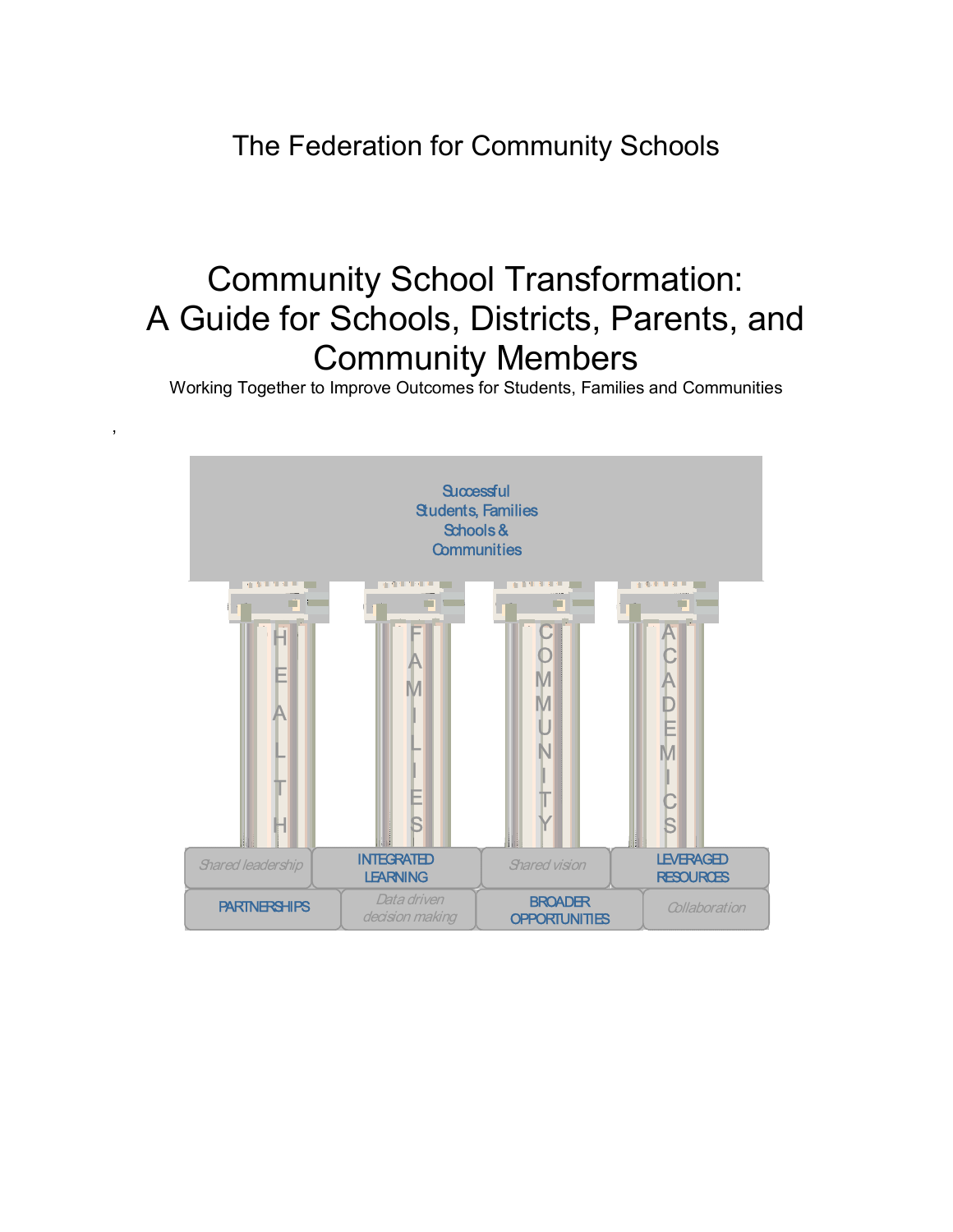## **Community School Transformation:**

*A Guide for Schools, Districts, Parents, and Community Members* 

Table of Contents:

| <b>Section</b>                                                                | Page Number    |
|-------------------------------------------------------------------------------|----------------|
| <b>Community Schools: The Future Of Education</b>                             | 1              |
| Components Of A Strong Foundation                                             | 5              |
| <b>Foundation: Shared Vision</b>                                              | 6              |
| Foundation: Partnership                                                       | $\overline{7}$ |
| Foundation: Shared Leadership, Decision Making & The Advisory<br><b>Board</b> | 9              |
| <b>Foundation: Broader Opportunities</b>                                      | 12             |
| <b>Foundation: Leveraged Resources</b>                                        | 13             |
| Foundation: Collaboration                                                     | 14             |
| <b>Foundation: Using Data: Needs And Resource Assessments</b>                 | 16             |
| Foundation: Integrated Learning                                               | 20             |
| Pillars: The Four Pillars Of Support For Student Development                  | 22             |
| Pillars: Parents as Community School Partners                                 | 24             |
| Human Capital: Resource Coordination And Program Management                   | 27             |
| Realizing The Vision: Logic Models & Planning For Sustainability              | 30             |
| Preparing For Implementation                                                  | 32             |
| Other Implementation Issues                                                   | 34             |
| <b>Principles Of Community Schools</b>                                        | 37             |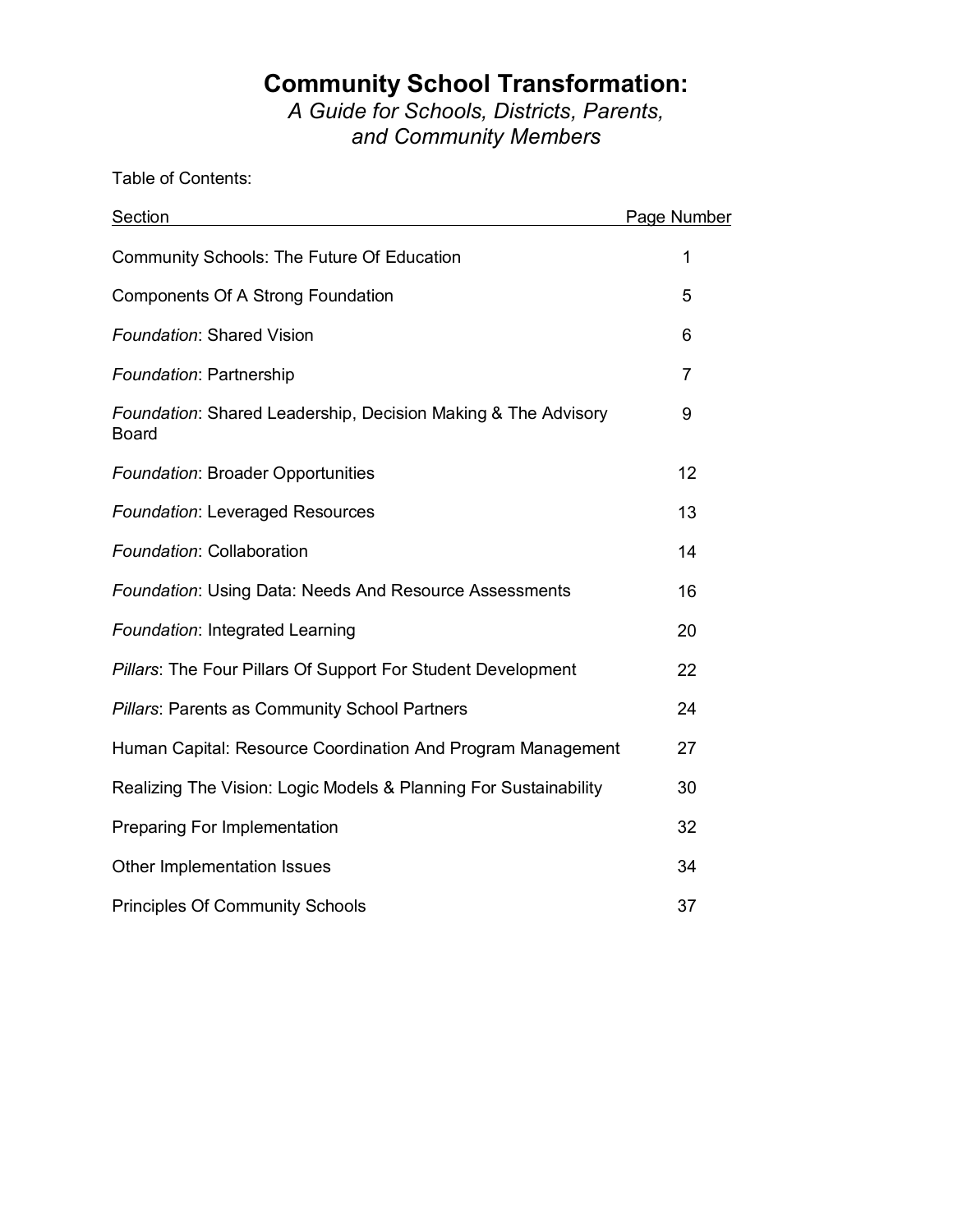## **COMMUNITY SCHOOLS: THE FUTURE OF EDUCATION**

Most schools and communities in the United States and beyond face a common challenge: families, community members and educators want the best education available to children and look for ways to meet children's non-academic needs. Schools and students also benefit from involved families and community members, two proven avenues for improving student achievement.

The *community school* framework provides an effective and proven structure through which schools improve academic outcomes, meet the developmental needs of all children and become a true resource for families and community members.

### **What IS a Community School?**

A community school is a partnership among community stakeholders, parents and schools focused on supporting student development, improving student outcomes, supporting families and developing strong communities. When schools, families and communities work together, every component of this partnership can be strengthened and engaged. In addition, community schools organize resources around the holistic development of young people in a student-centered environment (i.e., the school). Community resources are more effectively and more efficiently used because schools and service providers can coordinate their interventions to deliver stronger outcomes and improve accountability for public and private funds. Students and families are more successful and the whole community benefits from partnerships that support the development of all.



*Afterschool academic time*

Given how practical and powerful the community school model is, many schools have already begun the journey toward becoming community schools. The first step is to recognize that schools cannot do everything that they are being asked to do alone. They need to forge partnerships with communities in order to "do it all."

Students come to school with a range of capacities and challenges. Strong schools recognize the importance of partnering with other organizations to ensure that all students' developmental needs are met. By building strong partnerships among schools and service providers, community schools deliver a more integrated approach to student and family development. In addition to forging partnerships to meet non-academic needs, community schools also actively support academic development by coordinating and aligning programs and outcomes with classroom learning, and therefore support student success.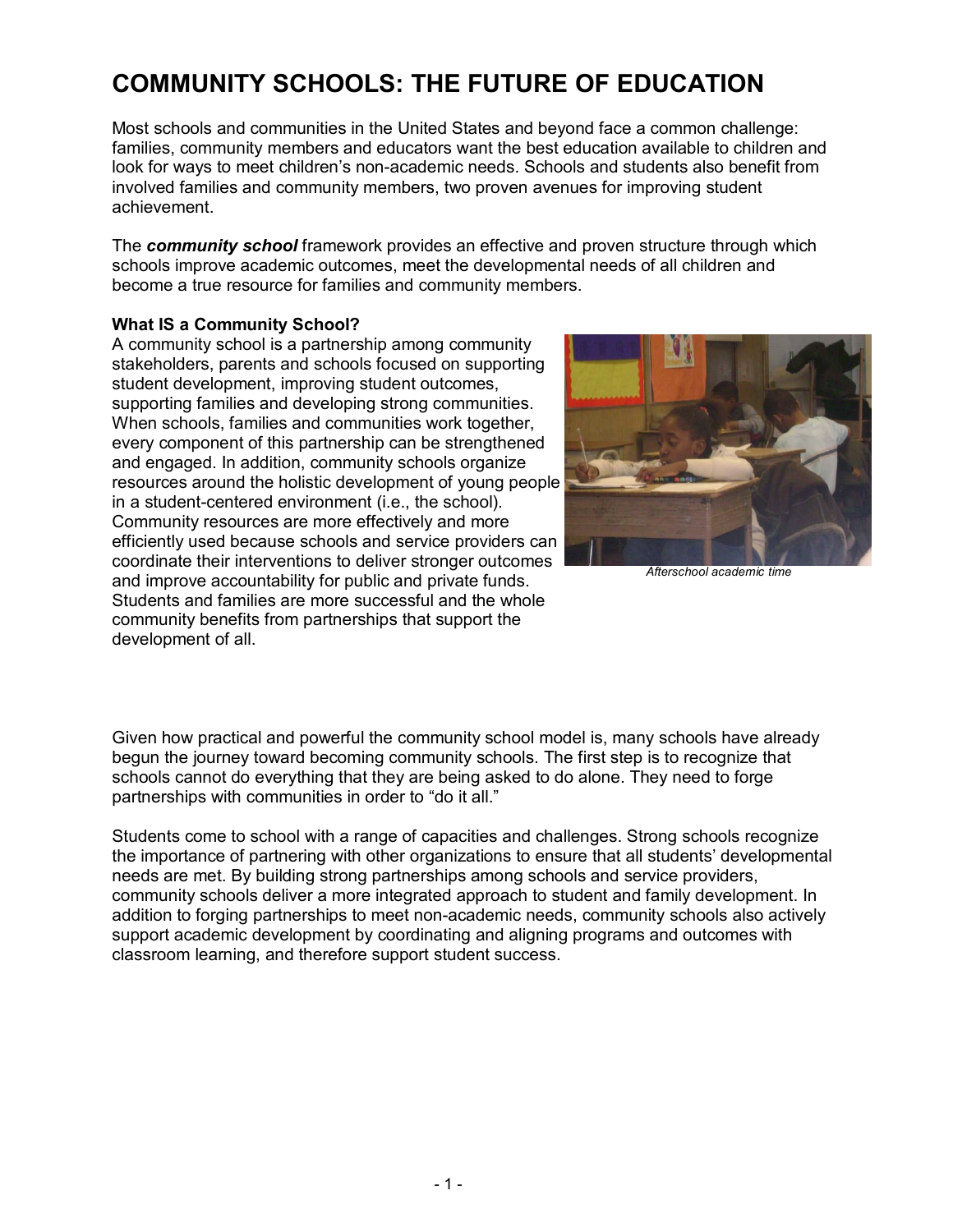Most simply put, community schools work because they follow the ABCs.

| <b>ABC's of Community Schools:</b>                      |   |  |                                                         |  |  |
|---------------------------------------------------------|---|--|---------------------------------------------------------|--|--|
|                                                         | A |  | Align out of school time with class learning            |  |  |
|                                                         | В |  | <b>Bring communities, families and schools together</b> |  |  |
|                                                         |   |  | <b>Coordinate resources for children and families</b>   |  |  |
| Success for children, families, schools and communities |   |  |                                                         |  |  |
|                                                         |   |  |                                                         |  |  |

## Community school  $-$  A definition

A **community school** is both a place and a set of partnerships between the school and community resources. Working collaboratively, schools, families and community partners organize resources according to the interests and needs of local students and their families. Programs and services are delivered at and around the school before, during, and after the traditional school day and align outcomes with the academic curriculum and all areas of student development.

*Source: The Coalition for Community Schools*

Community schools are like many other high-quality schools. Beyond a focus on core academic instruction, high-quality schools ensure that barriers to academic success are identified and removed. A community school creates partnerships to do just those things – to strengthen academic performance and eliminate barriers to learning.

## **Community school programs are coordinated along four pillars of support:**

- 1. **Academic Development** A community school offers programs and services to ensure that academic remediation, academic support and academic enrichment are offered *in addition* to a *strong core instructional program* taught by high quality motivated teachers. Academic, cultural and arts-related programs are aligned to classroom learning, and enhance--rather than duplicate--childrenís classroom experiences.
- 2. **Healthy Minds & Bodies** A community school ensures that physical, mental and social emotional developmental needs are addressed through curriculum, services and programs. Mental and physical health-related barriers to learning are removed. Students and families have information and tools to achieve optimal health.
- 3. **Family Support & Engagement** A community school recognizes parents as important resources, and pays attention to creating a positive, welcoming and supportive school climate and to providing a range of opportunities for parental involvement. A community school provides programs and services that support parents' capacity to be advocates for their children's success. This sometime means offering programs and services directed toward parentsí needs. It can also mean recognizing that parents often have the capacity to bring skills and resources to the community school partnership.
- 4. **Community Engagement** A community school is actively engaged with the community and provides services, programs and supports for community members. It serves as a resource for community learning and partners with the community provide resources that support student and family development.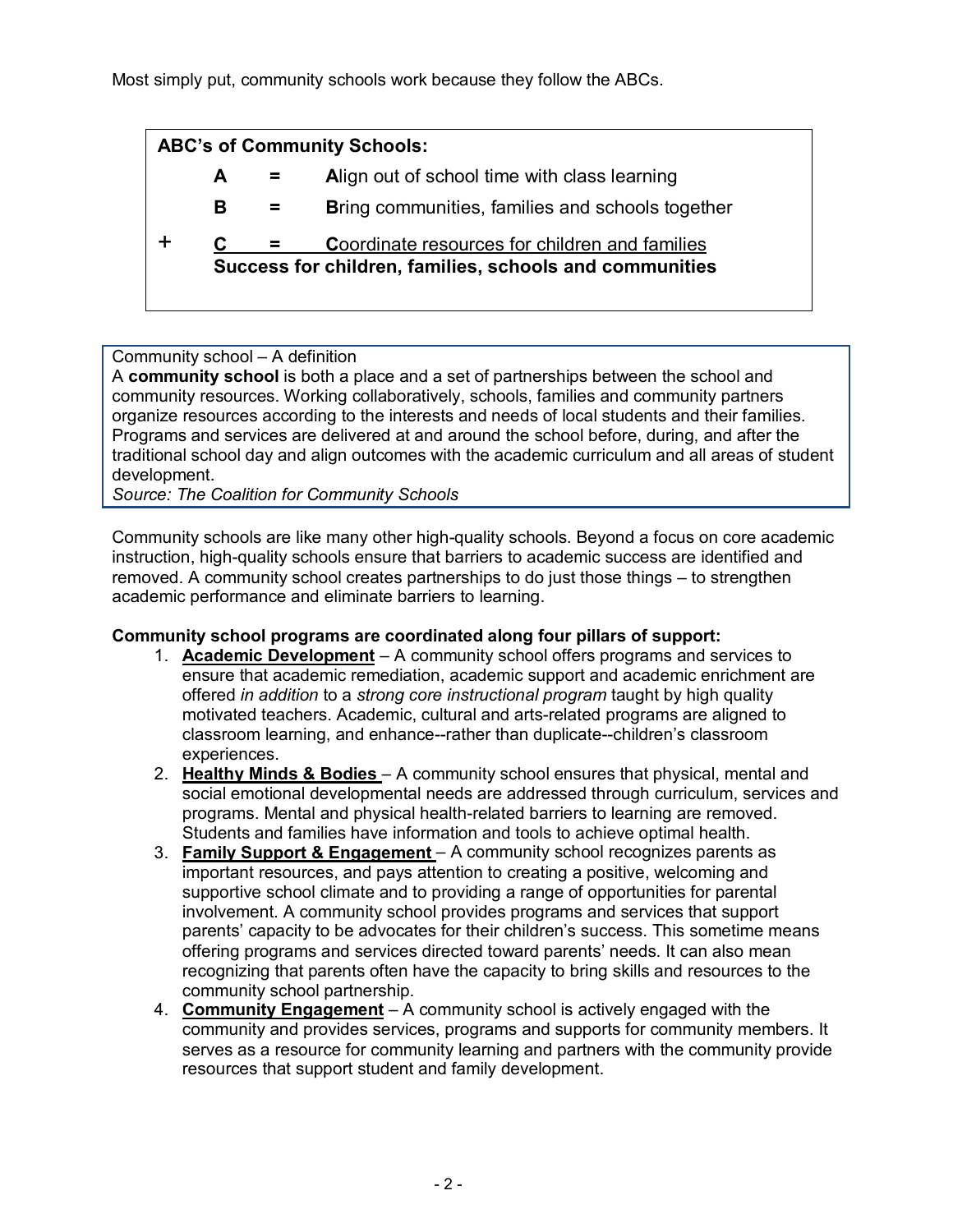Underpinning the programmatic pillars are guiding principles, common to community schools. Community schools:

- Foster strong partnerships
- Share accountability for results
- $-$  Set high expectations for all
- $-$  Build on the community's strengths
- $-$  Embrace diversity
- $-$  Avoid cookie-cutter approaches
- $-$  Follow the ABCs (align, bring together and coordinate)
- $-$  Plan for sustainability

Local leaders use these principles as benchmarks against which to measure the "readiness" of the schools in their communities, determine if schools already function as community schools, and evaluate/identify opportunities for further development. Some key questions to assist with this examination include:

- $-$  How successful are the school and school community at ensuring students are achieving developmental milestones?
- $-$  Are other human development and support systems in the community effective in addressing student and family developmental needs?
- $-$  How well do the systems that are in place coordinate and align their resources and services to ensure maximum effectiveness and efficiency?
- $-$  Do families and residents have easy access to all programs and services that are designed to enrich and support their development?

Community school leaders, practitioners and supporters have identified the Parthenon as a symbol of stength and longevity and a model through which to articulate community school components. The Parthenon provides a visual depiction of how all of these "pieces" fit together and work in concert to yield strong outcomes for students, families and community members.

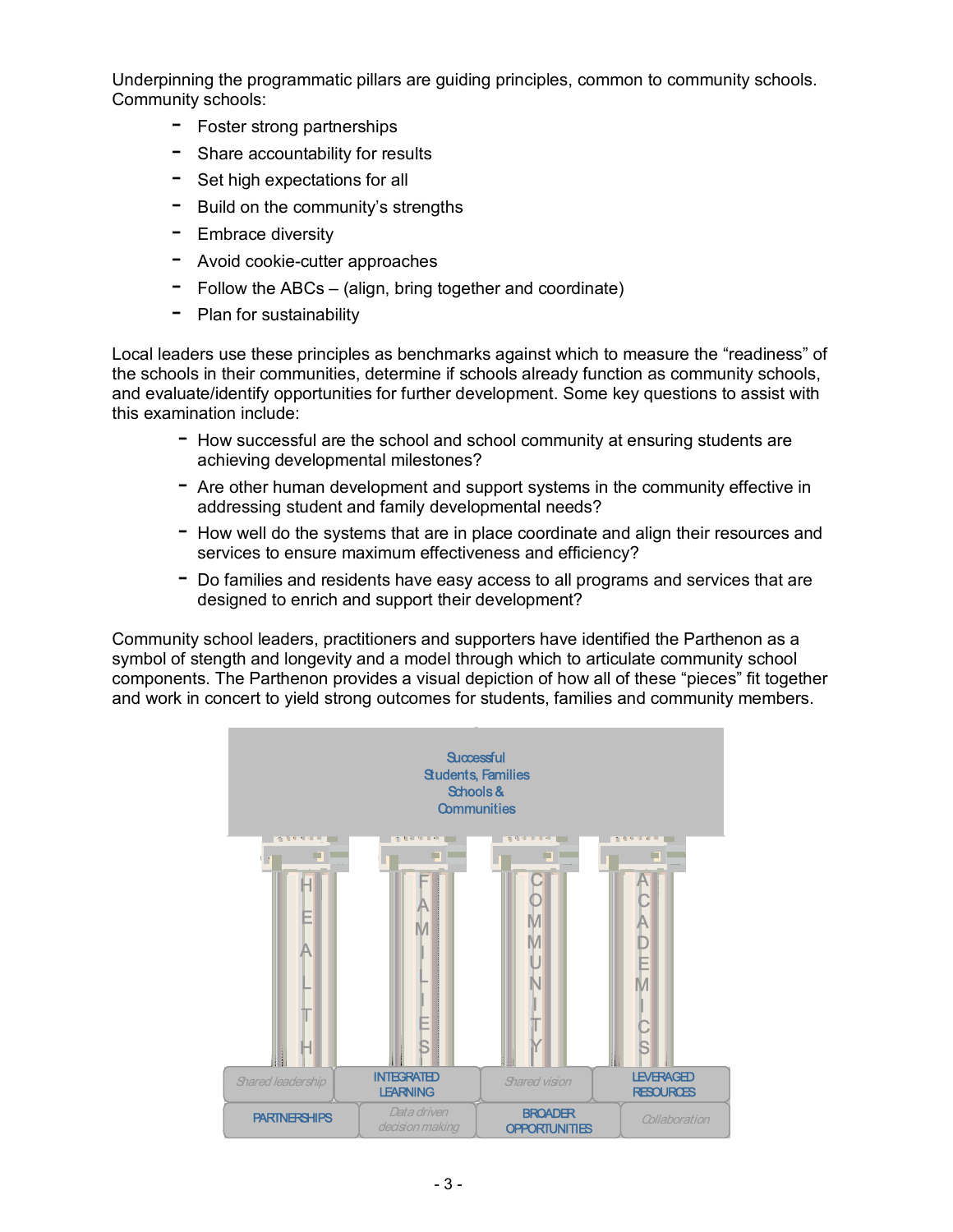It is helpful to keep a few things in mind as this development begins. First, there is no "one right way" for a community school to look – community schools "look" however they need to look to meet their unique student, family and community member needs. Similarly, there is no one right way to create a community school, but there are some guidelines, frameworks and processes that contribute to a more efficient developmental process. These guidelines and frameworks take into account best practices and lessons learned from schools in Illinois and across the country who have undertaken this transformation.

#### **Moving into Community School Development**

When a group of people comes together to begin the process of developing into a community school, it is imperative that the group consider if all "voices" are at the table. The team ideally comprises representatives from all of the different groups that will be instrumental in  $-$  and will benefit from  $-$  community school development. This includes school leadership, staff members, community representatives, parents and even students. Together this team explores the idea of developing a community school, starting with assessing the current level of community school development. Many schools and partnerships operate as community schools on some level, without attributing their work to the community school model. By assessing the current level of community school development, teams can identify work on which to build. This team also can comprise the advisory board, as the development moves further along.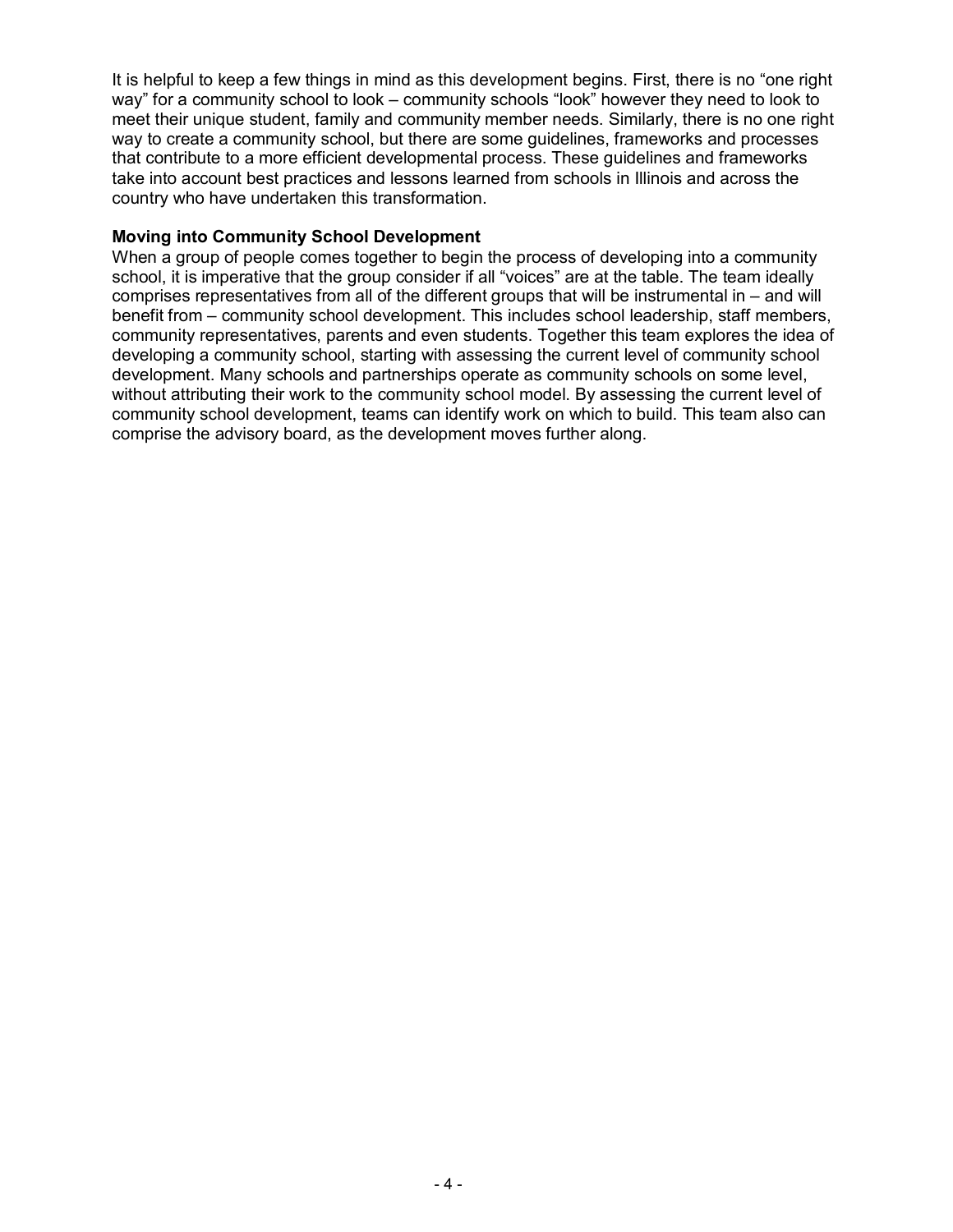## **COMPONENTS OF A STRONG FOUNDATION**

Many teams, as they begin this work, discover that some of what's needed to facilitate community school development is already in place at the school or in the community. This guide is designed both to support teams who are "starting from scratch," and to enable teams that have identified some work already underway to build upon these foundations (see the Parthenon diagram in the previous section).

#### **Teams are advised to remember that:**

- No two community schools are identical  $-$  each is created based on the needs and available resources in school/community.
- $-$  The process of becoming a community school is developmental  $-$  as stakeholders better understand the community schoolís potential to meet needs, they can identify increased opportunities for children, families and community members.
- Consistent involvement of stakeholders and consistent opportunities to reflect on and learn from development and program implementation will help ensure growth and success.

However, all successful community schools begin with a strong foundation. In their zeal to begin programming, many new community school partners skimp on the construction of a strong foundation for development. They skip pieces of the foundation, or build them too quickly to jump-start community school transformation. This can have longer-term repercussions, in the form of more time spent later addressing these fundamentals, human resources, and team relationships. The challenges that arise in the absence of any component of the foundation will often bring a halt to development. The time it will take to sort out the problem, identify potential solutions and then create a plan for corrections to the system can be great. The time it will take to put the stones of the foundation solidly and securely is far less by contrast.

> *Shared leadership Integrated learning Shared vision*

*Partnerships* 

*Collaboration*

*Leveraged resources* 

*Broader opportunities* 

*Data-driven decision making* 

### **The components of the community school foundation are:**



*Intergenerational computer class* 

The following sections will explore each in more detail.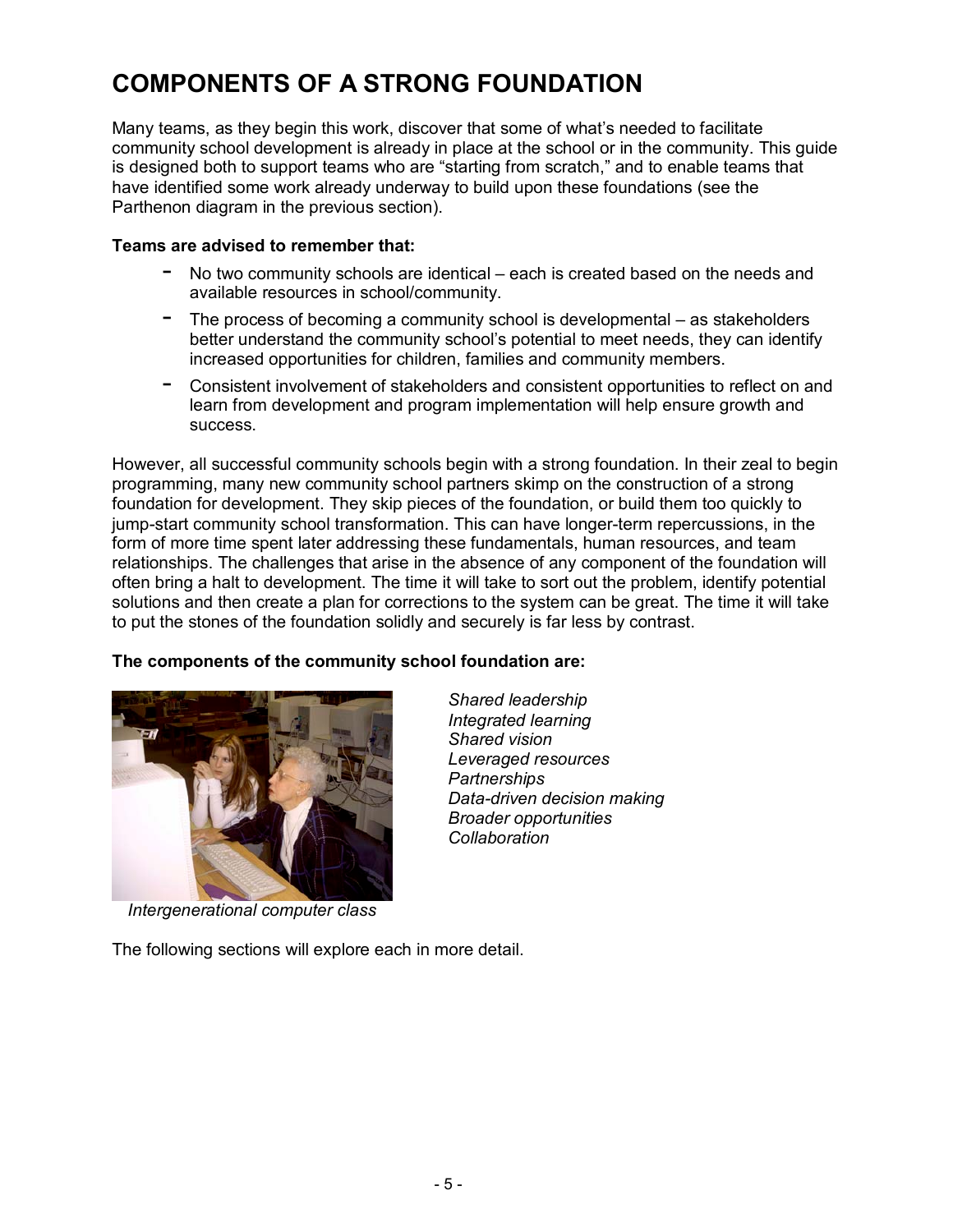## *FOUNDATION***: SHARED VISION**

The shared vision is key to a sustainable community school.

## *ìFew if any forces in human affairs are as powerful as a shared vision.î (Peter Senge, 1990)*

The advisory board's first order of business is to develop a shared vision for the community school. This vision should describe the group's shared hopes and dreams for how they want the community school to serve students, families and community members. In other words, the group outlines what success would look like for every student by the time he or she leaves the K-12 educational system.

In order to be successful coordinating the resources available to support student development, the gatekeepers of those resources must share a common vision for how resources should be used to address needs. Without this common vision, resource allocation can become increasing complicated.

Whether teams are beginning community school development with a grant that will be allocated to various providers to address student, family and community member needs, or the team is starting off by organizing and coordinating resources that are already being used in the community by bringing them into the school, a shared vision for the outcome(s) of those resources will ensure a smoother implementation of programs and services, and a higher degree of coordination and collaboration among programs and partners.

### **A strong shared vision:**

- Reflects the opinions and beliefs of community school stakeholders.
- Provides direction and quidance to planning.
- Becomes integrated into the implementation process.
- Is meaningful to community school adult stakeholders and students alike.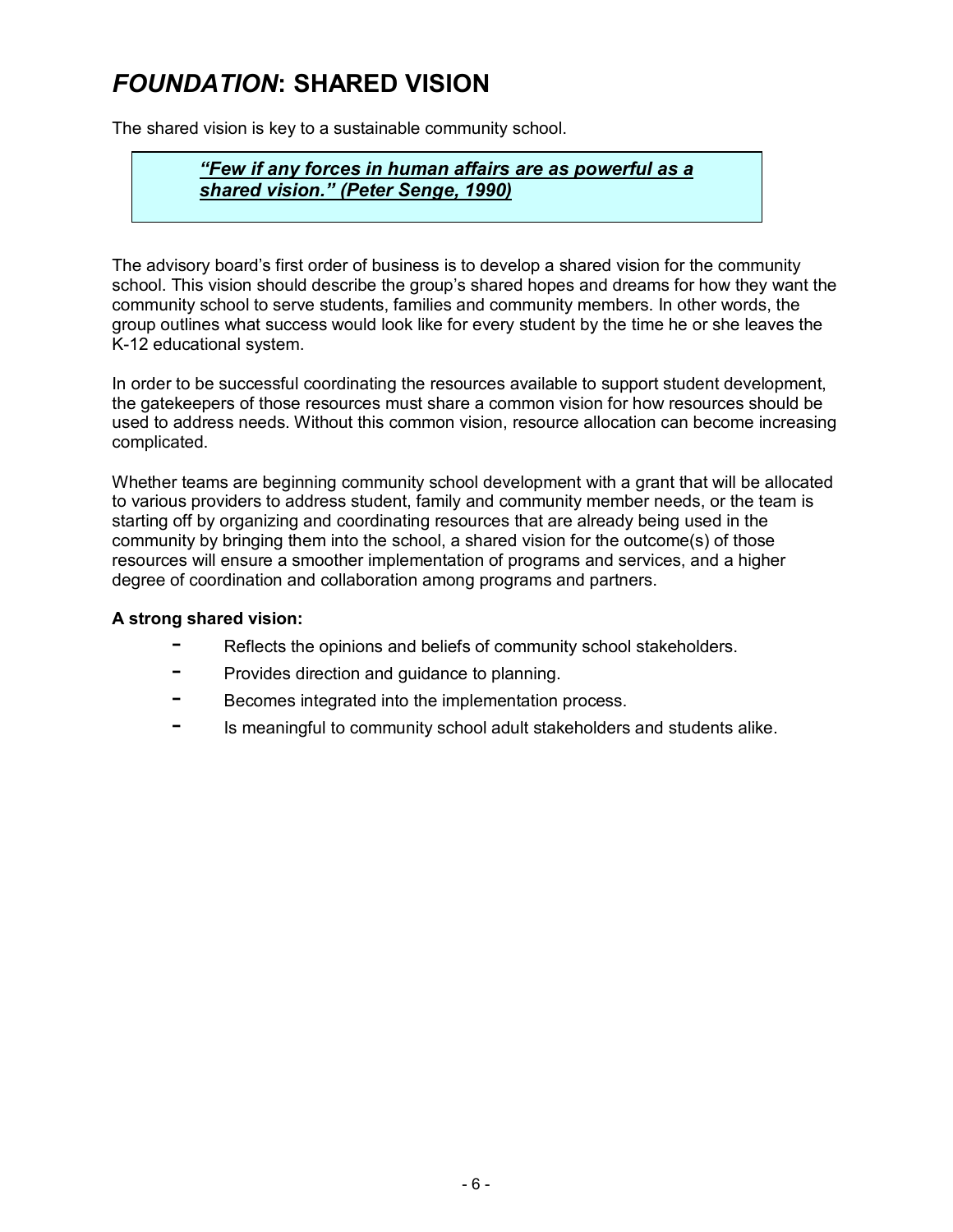## *FOUNDATION***: PARTNERSHIP**

Community schools begin with partnerships to increase schoolsí traditional capacity to address the broad variety of issues that affect studentsí academic success at school. These partnerships are inclusive, rather than exclusive, and bring to the table all the different systems that support and enhance student development. By tapping into the resources of the local community, community schools increase access to different areas of expertise. For example, the school may be a traditional source for academic development, and a social service agency can offer mental health and socioemotional supports to address barriers to learning. Parents, schools and the community share responsibility for the successful development of children, and the community school framework is built upon these systems acting in partnership to meet family and community needs.

### **Working with a Lead Partner**

There are many pathways toward successful implementation of a community school model. Some funders require, and some schools may choose, to work with a lead partner agency (LPA). An LPA is generally a community-based organization that brings expertise to the table that will benefit community school development. The LPA helps to meet specific student needs and often also has expertise in implementing the community school model. The LPA can be a social services organization, a community development organization, or another communitybased non-profit. The planning group, which at this point may well be considered the advisory board, can work with school leaders to decide whether to engage a lead partner and what kind of lead partner would be appropriate.

Some benefits of working with an LPA include:

**Capacity to bring a network of partners to the table** – this could mean bringing a range of services to the school (health services, mental health services, arts, recreation, enrichment and more) or bringing additional partners to contribute to community school development.

**Expertise in seeking out and managing complex funding streams – many community**based organizations have experience writing and managing grants, overseeing state or Federally-funded programs and sourcing financial resources to develop programs. **Knowledge or skill base to address particular needs of the school and community population –** for example, if the first assessment that the advisory board conducted identified substantial mental health needs among the student population, then partnering with an LPA with expertise in providing mental health services might be beneficial.

**Added perspective on organizational development or human development – this may** provide a richer understanding of the school/community than the school could have on its own.

**Shared leadership and collaboration** – skills that could, for example, support community engagement in and with the school.

### **Working Without a Lead Partner**

In some communities, schools have chosen not to identify a lead partner. In these situations, schools often have already established strong collaborative relationships with businesses, community organizations, human service providers and other potential program providers. Such schools already have an "open door" policy and have recognized the benefits of building partnerships to address student developmental needs. In other districts, a department within the school district administration itself acts as a "lead partner," bringing partners and resources together at one table. In these communities, community school development occurs by deepening and formalizing partnerships that already exist.

When considering whether or not to work with a lead partner, schools and teams may consider some key questions, such as: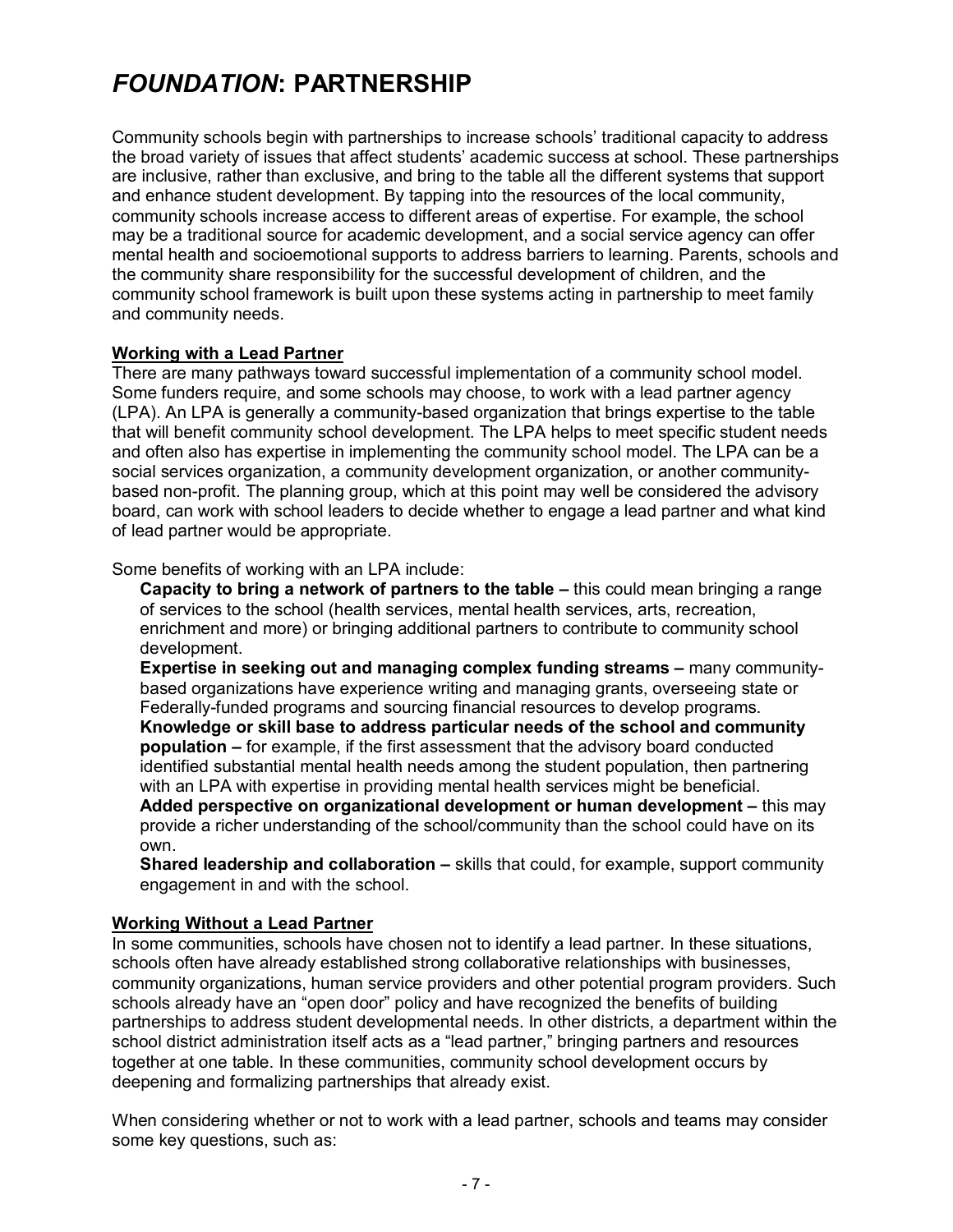- $-$  Does the school (and/or district) have strong collaborative relationships with businesses, community organizations and other community resources?
- $-$  What is the history of partnership among schools, community organizations, families and other entities?
- $-$  What is the nature of partnerships between the school and other organizations in the community?
- $-$  Are there structures in place at the school district level to support the development of deeper partnerships?

#### **Non-traditional Partners**

In areas in which there are fewer potential partner agencies, some schools work with "nontraditionalî partners such as banks, other local businesses, park districts and parent groups to build community schools. The absence of an obvious lead partner agency should not discourage schools from developing into community schools. Rather, creative problem solving and outreach to local businesses and other community organizations  $-$  like the park district  $$ can yield strong partnerships that enable schools to meet their constituentsí needs.

### **Questions to consider regarding partnership:**

- What partners are currently working with the school, and/or with other schools in the community?
- $-$  Is there potential for strengthening those partnerships? For expanding them to other schools?
- $-$  What issues have the greatest impact on student/ family success?
- $-$  Who (or what organizations) in the community could bring expertise in these areas?
- What community resources could have greater impact on students if they were partnered with the school?

Community schools also create a network of community partners that work with the school to meet student, family, and community member needs, using the school building as the hub, and thereby expanding the reach of community-based organizations.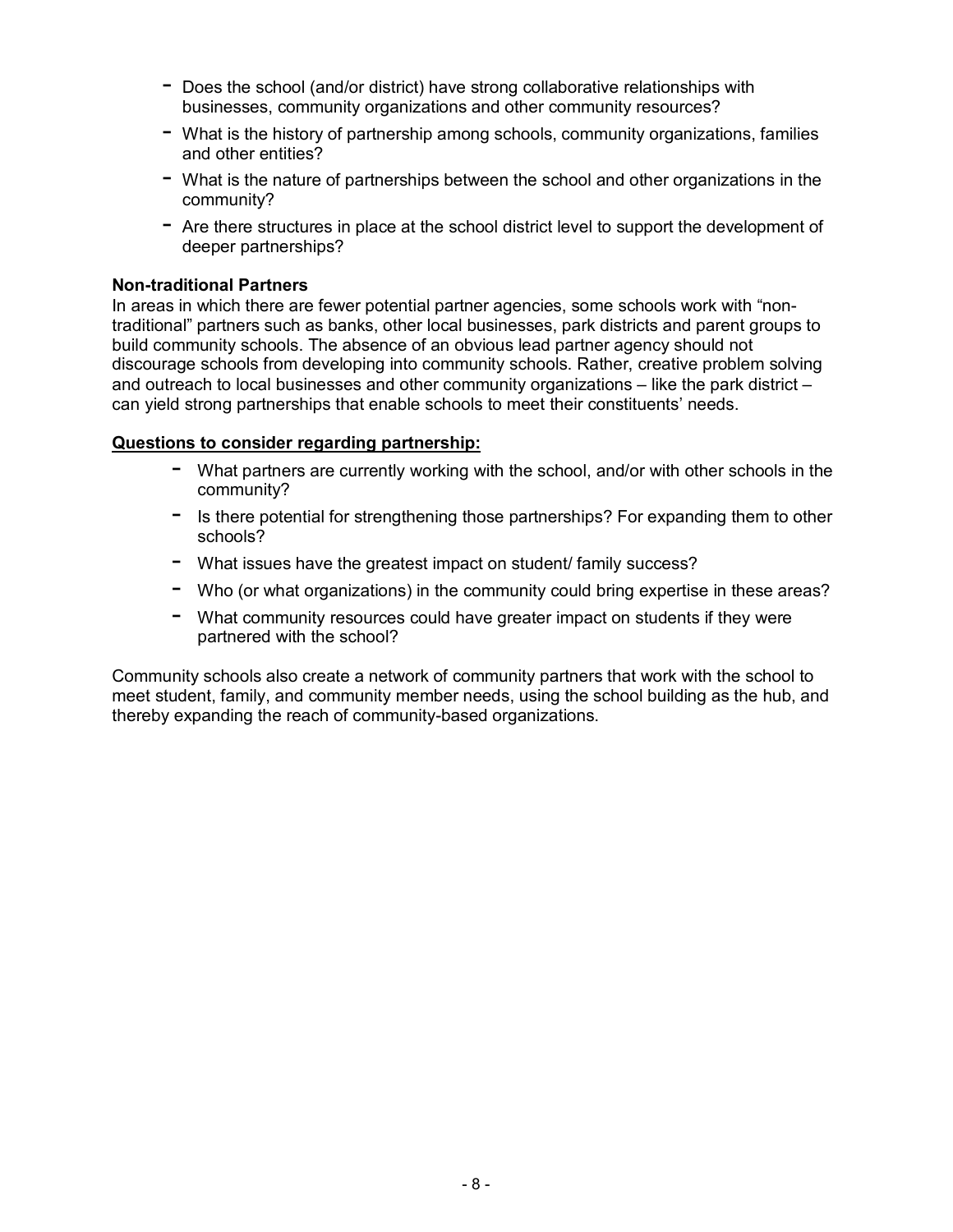## *FOUNDATION***: SHARED LEADERSHIP, DECISION MAKING AND THE ADVISORY BOARD**

Shared leadership and community ownership are both crucial to developing and sustaining community schools. The advisory board is a cornerstone of the foundation of community school development. The advisory board comprises key leadership in the school and community, both formal and informal, and often grows out of the original community school planning team (see above).

The *advisory board* (sometimes referred to as the oversight committee or collaborative, governance team, among other terms) is a diverse stakeholder group organized to oversee the transition of a traditional school to a community school and the development and sustainability of the community school.

**Membership** could include:

- **people who will work directly with the community school programs**  (School faculty  $-$  school non-academic support staff  $-$  social service providers  $$ community organizations  $-$  arts-based organizations  $-$  health care providers  $-$  recreation services)
- **people who can support the delivery of programs and services through the identification of resources and in-kind support**   $(Business – law enforcement – government representatives – community foundations)$
- **people who have a clear understanding of student and family needs and resources**
	- (Parents students churches child care providers teachers)

Research and best practices demonstrate that schools working in partnership with parents can create to better outcomes for students. As such, a diverse group of parents should be included on the advisory board, representing different grade levels, backgrounds and socio-economic representations of the school/community.

School staff are an integral part of the advisory board. Curriculum leaders from the teaching team can provide valuable input. Teachers who engage with students beyond the classroom are also good to consider. Many schools find that including engineering and food service staff helps to alleviate challenges that arise when the building is open during non-traditional hours.

The advisory board is often convened by the school and (if applicable) the schoolís LPA. Conveners seek to bring a diverse range of experiences, perspectives and areas of expertise together on the advisory board, so the group can develop a comprehensive understanding of student and family needs and available resources. It is also important that the advisory board conveners provide clear information about the expectations of participation  $-$  for example meeting commitments and outreach expectations.

The advisory board is initially a planning team, responsible for developing the plan for implementing programs that will 1. meet identified student, family, and community member needs, and 2. create learning and support opportunities in the school beyond the traditional school day. Once implementation begins, the advisory board becomes a governing team to oversee the transition from a traditional school with programs to a community school.

The advisory board is developed by school principal, agency partner, parent leader, resource coordinator (where applicable). The advisory board numbers 12-20 people.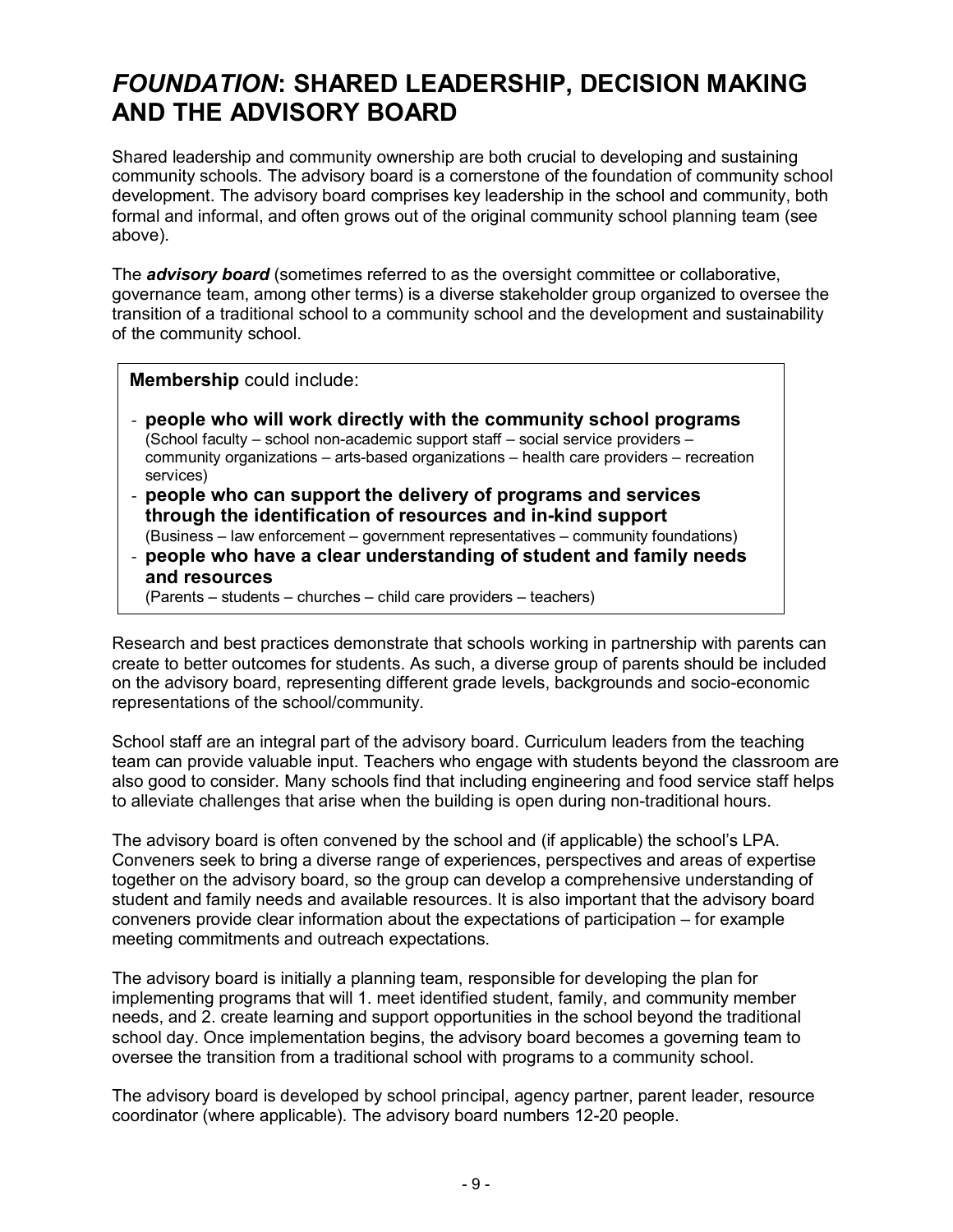### **Membership (could include):**

| <b>School representation:</b> | <b>Family Representation</b> | <b>Community</b>              |
|-------------------------------|------------------------------|-------------------------------|
|                               |                              | <b>Representation</b>         |
| Principal                     | Parents                      | <b>Health Services</b>        |
| Teacher(s)                    | Grandparents                 | <b>Mental Health Services</b> |
| Social Worker                 | <b>Students</b>              | Arts and Recreation           |
| <b>Engineering Staff</b>      | Guardians                    | Youth Development             |
| <b>Food Service Staff</b>     |                              | Organizations                 |
|                               |                              | <b>Social Services</b>        |
|                               |                              | <b>Local Business Leaders</b> |
|                               |                              | Churches or other faith-      |
|                               |                              | based organizations           |
|                               |                              | Law Enforcement               |
|                               |                              |                               |

#### **Early Tasks:**

- $-$  Identify shared beliefs and values, agree on a common definition of the goal of student success
- Discuss and decide group norms, decision making processes, meeting times, and expectations for participation
- $-$  Develop a shared understanding of the task of becoming a community school
- $-$  Conduct both needs and resource assessments of families/parents, teachers, community members and students
- $-$  Analyze data and begin to develop outcomes for programming relative to the needs the team seeks to address
- $-$  Create an Implementation Plan that includes early program ideas, a plan for monitoring programs, a plan for evaluating programs, and a plan for using evaluation data to drive program decisions
- $-$  Create a marketing plan
- Develop the Resource Coordinator Job Description
- $-$  Plan and conduct a search for the Resource Coordinator

#### **Ongoing Tasks:**

- Monitor progress toward agreed-upon outcomes
- $-$  Decide what programs and services will occur in the community school
- $-$  Hire Resource Coordinator and/or other key personnel
- Select and change providers as needed
- $-$  Engage other stakeholders on an ongoing basis
- $-$  Address specific challenges to community school transformation as they arise
- $-$  Call for and advocate for policy changes in key institutions to support community school development
- Develop long-range funding and sustainability strategies
- Celebrate successes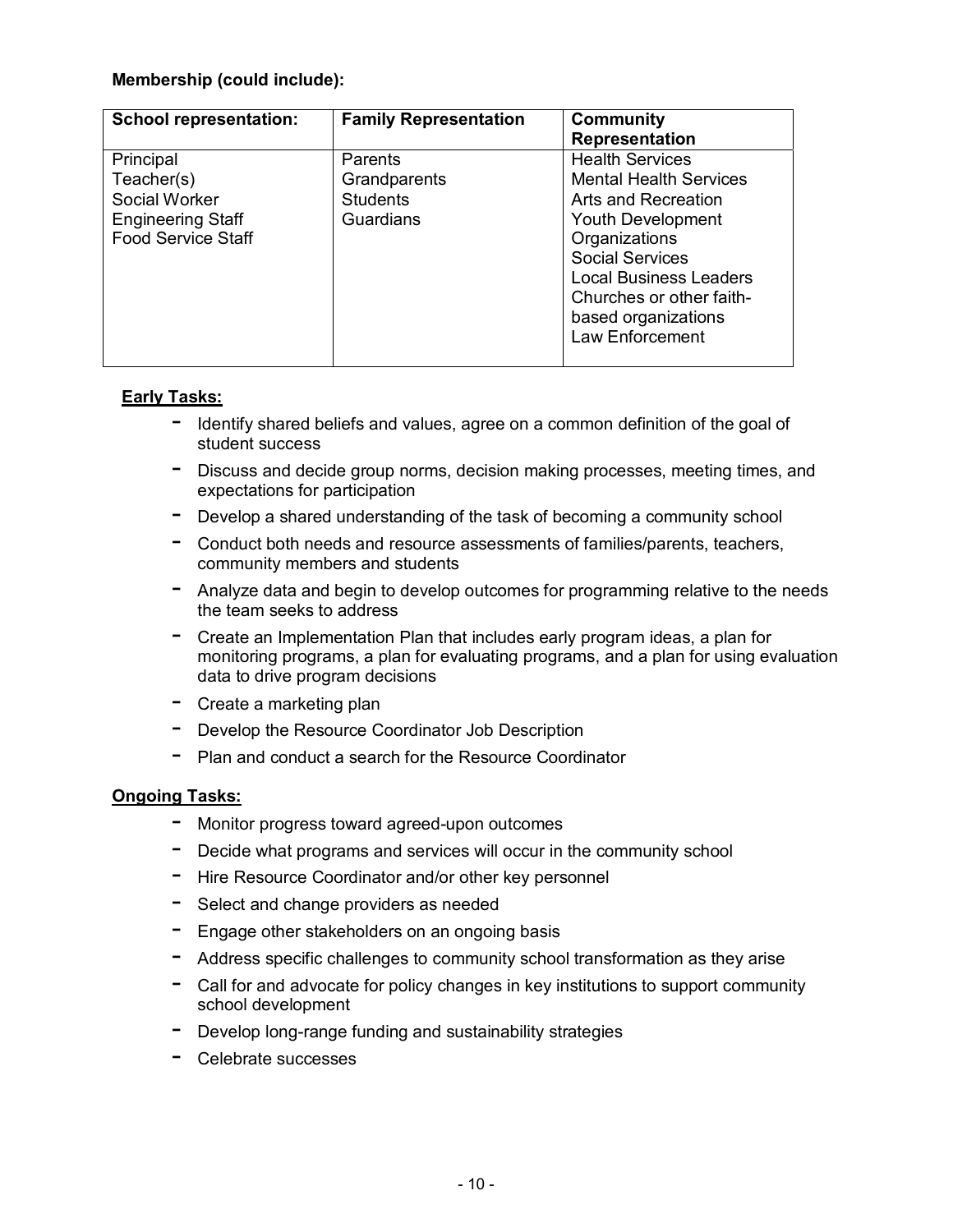#### **Ongoing Advisory Board Roles**

It is critical that the advisory board stay engaged with the community school transformation even after the resource coordinator is in place and programming has begun. Oftentimes, community school planners donít see a role for themselves after implementation begins  $-$  even principals and partners may step back after the resource coordinator has been hired. However, program implementation is only the beginning of the transformation of a school into a center of community. Without the continued involvement of and support from the advisory board, this work can slow down or grind to a halt. Fostering student development and family and community engagement is an ongoing process. With increased involvement comes increased

investment and shared ownership. It is through these processes and developmental stages that the school becomes a true hub of the community  $- a$ community school.



*Leadership team at Burroughs Elementary School*

Ongoing roles of the advisory board members include providing support, feedback and work around several key areas of community school development and sustainability. Advisory board members support and influence development in the following ways (among others):

Policy: Becoming a *community* **school** means that the school transforms into a different institution. Lead partners will also discover that working in and with a school through this transition changes their organizations as well. This new, dynamic organization benefits from separate policies and practices. Community school sustainability requires thinking through the policies that help manage development, operation and ongoing success  $-$  a major role for advisory board members. Regular communication between the school, the lead partner and the advisory board is necessary to identify policy needs, and design policies that will enhance outcomes. Program Observation and Monitoring: It is critical to ensure that program providers are delivering the outputs that their program proposal identified and regularly monitor progress towards goals. Community schools establish processes to monitor programs, gauge providersí capacity to work with students and determine if providers follow school policies/protocols, etc. Resource coordinators also work to ensure that program outcomes are aligned with student development needs as they were identified in the needs assessment. They monitor this progress in conjunction with the advisory board to also determine if program outcomes are connected to curriculum goals and outcomes of the school. Program quality issues can be managed through evaluation and program monitoring. Advisory board members and school staff can work together to ensure high quality programs by developing and operating a program observation and monitoring protocol.

Data management: The assessments that initiated the community school development mark the beginning of an ongoing data cycle used to manage and develop the community school. The advisory board has an important role in planning, designing, implementing and analyzing data to ensure their ability to create positive community school outcomes. Data from program evaluations, program monitoring, attendance, student outcomes and other needs assessment are all part of the ongoing data cycle. Board members should work with the leadership to determine how data will be gathered and what their role is in supporting the ongoing data management cycle.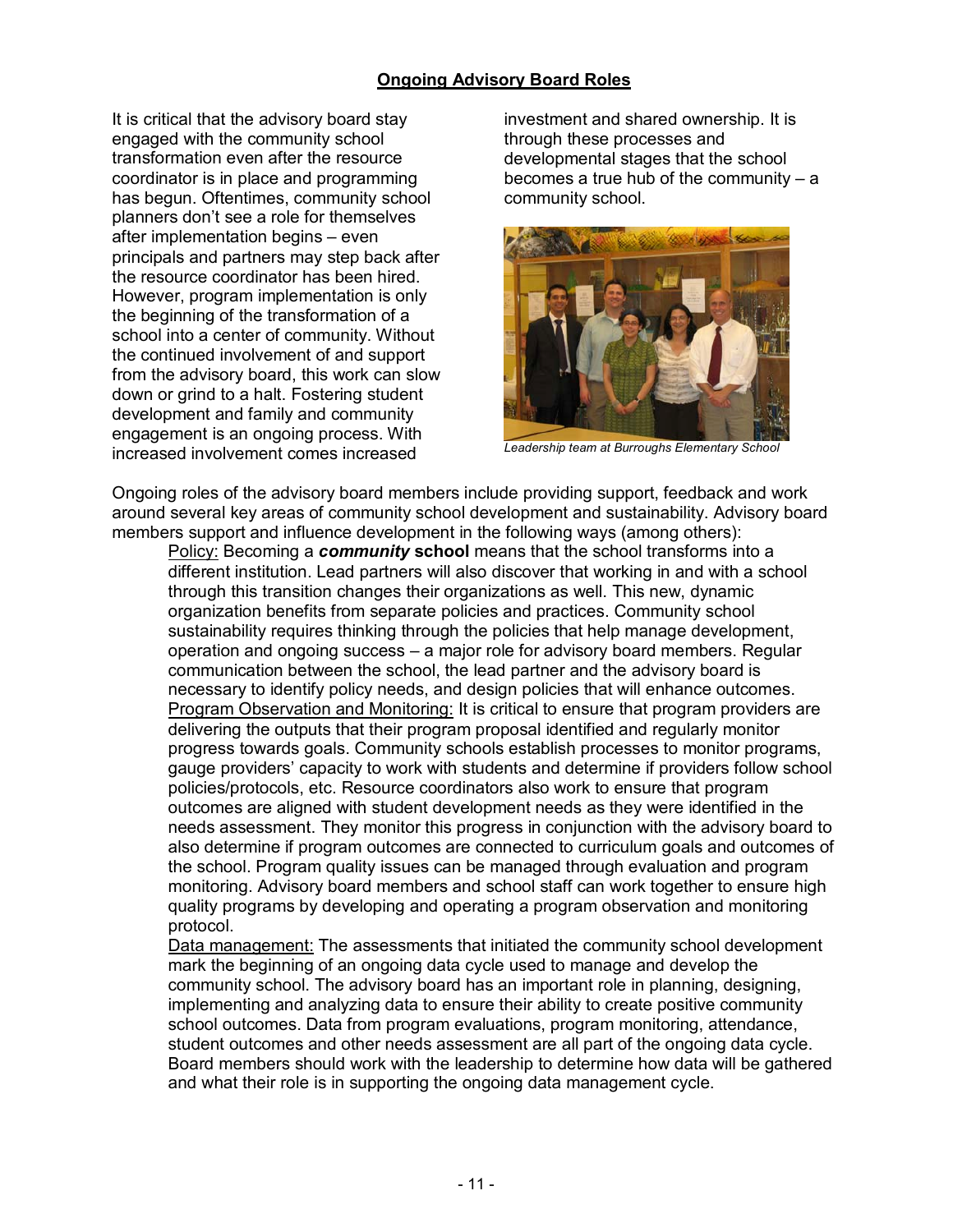## *FOUNDATION***: BROADER OPPORTUNITIES**

Community schools create broader opportunities for students to access programs, services, and resources critical to learning and positive youth development. As a component of the foundation, "broader opportunities" remind community school practitioners that a community school also creates partnerships that enhance learning and engage stakeholders as life-long learners. This happens in three ways:

- 1. **Access** to a wide-range of learning opportunities
- 2. **Enrichment** programs, resources and activities for all stakeholders
- 3. **Balance** among different types of activities
- 1. Access for many students in the school, opportunities like arts, sports and recreation are limited due to a number of factors. Some families do not have resources to provide these experiences for their children. Some communities do not have a variety of programs available. Even if programs are available, students may be limited by their skills or their own perception of their skills and therefore do not take advantage of these resources. Community schools bring these programs and services into the school and provide access to these programs for a larger number of stakeholders. By building partnerships, community schools can engage community providers to co-locate services at the school. Access is also important for adult programming. Parents and community members often benefit from GED, financial literacy, job skills training, ESL, and a variety of other learning opportunities. When these programs are accessible at the school, adults become more comfortable in the school environment and are more likely to serve as resources of support for student learning as well.
- 2. Enrichment Community school programs enrich student learning by offering clubs and programs that are academically focused but do not require that students are leaders in or excel in those academic areas. Consider Science Clubs, Spanish Clubs, Math Teasers, and Community Service Clubs – these are all opportunities that can broaden and deepen studentsí learning experiences. When these kinds of programs are offered during the afterschool hours and on weekends, program providers can bring these academic topics to life by engaging students in fun projects that do not necessarily feel like academics or ìschoolî but enrich the learning experience all the same. Resource coordinators reach out to local resources like museums, YMCA, Boys and Girls Clubs, and more to bring services and programs into the school and to arrange field trips that will enrich student learning.
- 3. Balance Creating balance in the school day is another way the community school can ìbroaden opportunitiesî for students. Schools today are measured by and therefore, to a large extent, driven by assessment-based accountability standards. For this reason, teachers often do not have the opportunity to include activities and exercises in the regular school day that makes learning "fun," and students often do not have the opportunity to participate in enrichment, physical education, and "leisure" activities (among others). The community school broadens learning by delivering programs and services that build on what is happening during the school day to make learning "fun" and more engaging for students. If the school day and the afterschool programs are well integrated, students will not recognize a difference but see the school day as seamless set of learning opportunities.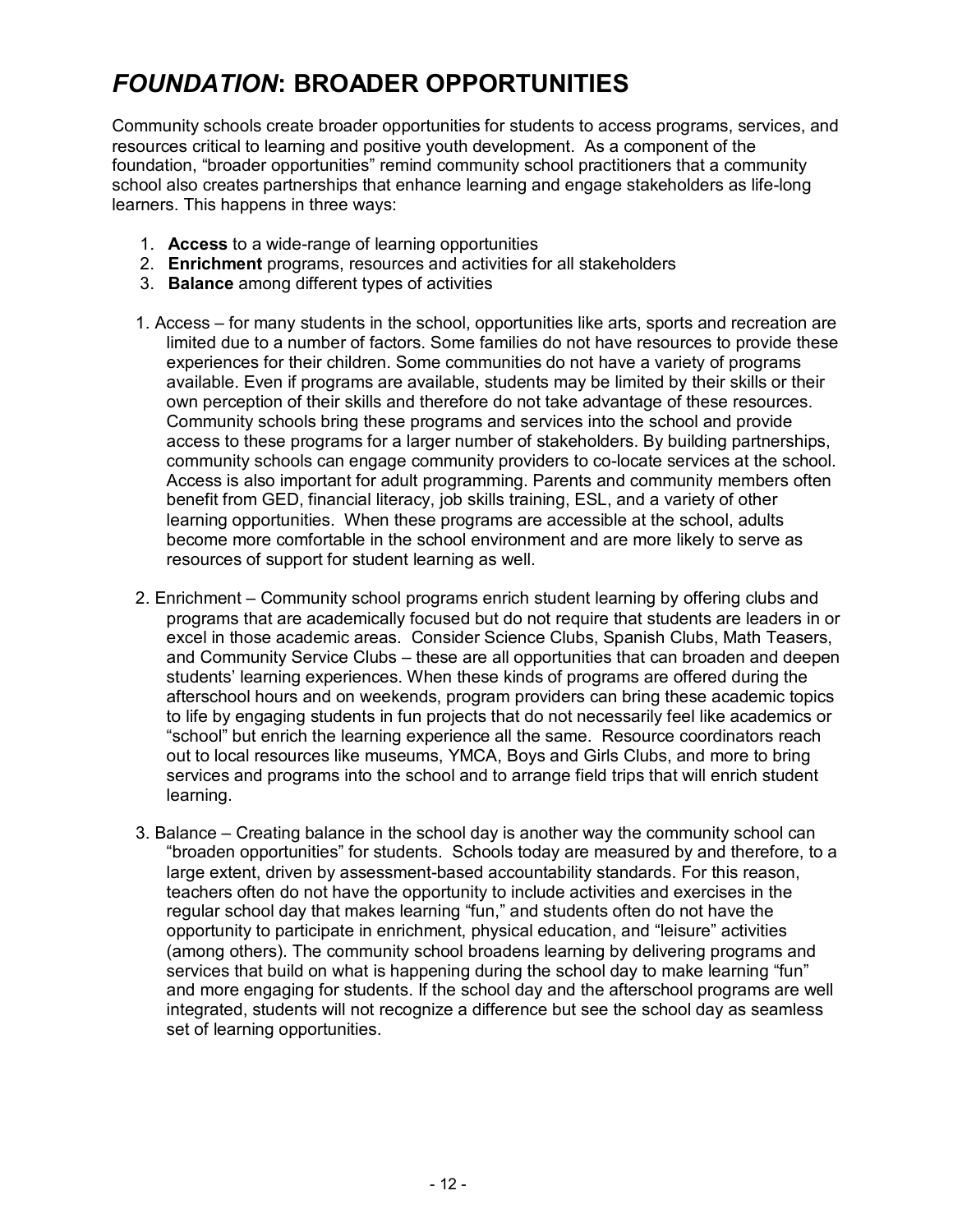## *FOUNDATION***: LEVERAGED RESOURCES**

When community schools create a network of partners throughout the community, bringing programs, services and resources in to the school, the community schools act to leverage existing investment in community assets. By doing so, community schools are able to both extend the reach of community-based organizations and their funded programs, and are also able to link students, families, and community members to resources, programs, and services meant to meet their needs. In addition, these partnerships and expanded program "reach" serve to maximize existing investments – instead of "purchasing" programs and services, community schools seek to create mutually-beneficial partnerships with community-based organizations already providing needed programs and services.

It is through these networks of partnerships that community schools leverage investments. Roughly \$1 invested in a community school yields a \$4-\$7 return on that investment in the form of programs, services, and supports that the school, its students, their families, and members of the surrounding community would not otherwise access. By reaching out to the community around it, by creating partnerships with community-based organizations, and by understanding how the assets in a community can be used to meet student, family, and community member needs within the school walls, community schools efficiently and effectively make use of the available resources and existing investments in the community.

When these existing investments are maximized, and these mutually-beneficial partnerships are forged, community schools serve to broaden access to opportunities for students, families, and community members.

Community schools also work to create broader opportunities for students, families, and community members by maximizing the out-of-school time and the school building as "time, place, and spaceî for activities ranging from academic enrichment (such as chess clubs, science clubs, tutoring) to cultural enrichment (art classes, dance classes, drumming, music, chorus, history) to adult learning (ELL classes, GED classes, women's writing workshops, soft job skills training) to health and wellness activities (organized PE and sports teams, adult fitness classes, family nutrition programs, healthy snack).

Both broader opportunities and leveraging existing investments/resources to meet needs serve to remove barriers to student and family success, and promote positive youth and adult development.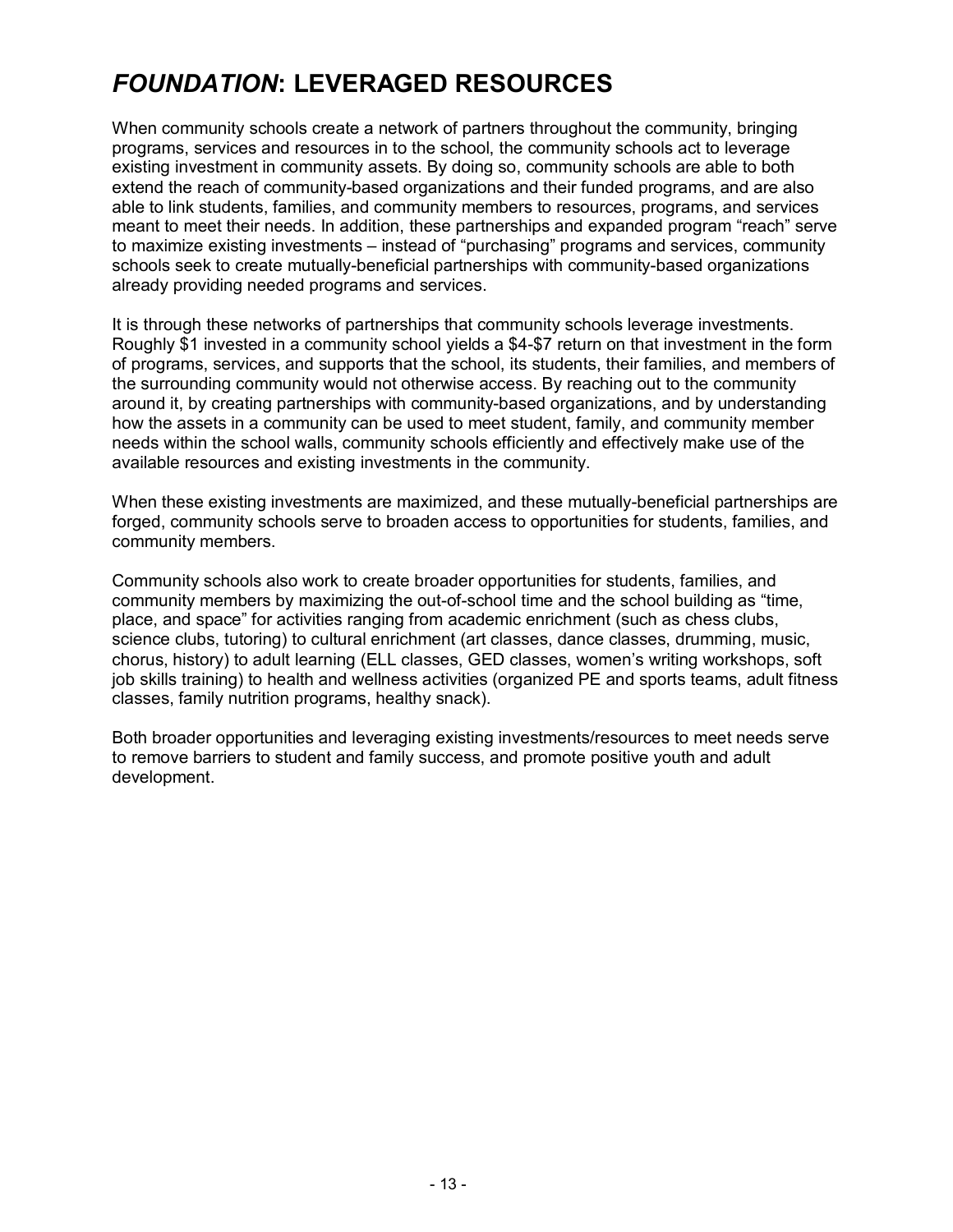## *FOUNDATION***: COLLABORATION**

At all levels  $-$  from government agencies to community organizations to school staff  $-$  people seek ways to combine their individual efforts into more holistic, coherent and effective strategies that cross traditional boundaries of expertise, funding, responsibility and accountability: they seek ways to collaborate.

The *Webster Collegiate Dictionary* defines "to collaborate" as meaning "to labor together, to work jointly with others; to cooperate with an agency or instrumentality with which one is not immediately connected."

In a community school, this definition is only a starting point; in a community school, collaboration:

- $-$  is a strategy through which schools, community organizations, agencies, parents, and institutions integrate their organizational and human resources in pursuit of common goals that cannot be fully achieved by any one entity alone;
- $-$  is a way of thinking about or defining issues, problems, solutions, and goals, particularly the power of synergy;
- $-$  requires systemic and normative change on the part of all participants in the effort, and;
- $-$  is as much an attitude and a belief system as it is an organizational or operational process.

Some tips for working collaboratively:

- $-$  The Law of Synergy: the whole is greater than the sum of its parts.
- $-$  Each stakeholder in the community school has a unique perspective, strength, skill or capacity to bring to the table. Successful collaboration depends on creating an environment that encourages and allows all stakeholders to bring their best to the effort.
- $-$  There must be a consistent commitment to collaboration, and stakeholders should have access to multiple points of involvement. Once teams have agreed to work collaboratively, collaboration is considered with each decision, strategy, implementation and outcome. Involvement is real and meaningful in collaborative relationships, as tokenism will not advance collaboration.
- Working collaboratively requires changes in the norms, patterns, habits and practices of each stakeholder. Traditional rules, roles, relationships, responsibilities and rituals will be challenged, adjusted and recreated. Working collaboratively is like learning a new skill, which takes practice. Collaborative partners learn to support one another through these changes and discuss the inevitable challenges that will arise to find reasonable solutions. Collaborative teams are also realistic and recognize that every small decision cannot be made collaboratively. However, collaborative teams do recognize that vision, goals, strategies, implementation and evaluation are shared. The success of a collaborative plan relies on the involvement, engagement and ownership of all stakeholders.
- Understanding how groups function is critical. All groups go through developmental stages. Every group that is working collaboratively should be certain that members understand group development and are able to discuss and process stages that they can identify and work through. Groups often mistake normal developmental tasks as problematic, and move away from rather than confront them. Building time into group meetings to work through developmental challenges goes a long way towards fostering collaboration and trust.
- $-$  Sharing accountability is essential. When stakeholders collaborate to develop a robust community school, success depends on the involvement and ownership of all stakeholders. Although degree of involvement and level of expertise may differ, all must take ownership in the success of the overall work. Shared accountability also relies on meaningful dialogues between stakeholders that are based on a shared vision and careful review of available data.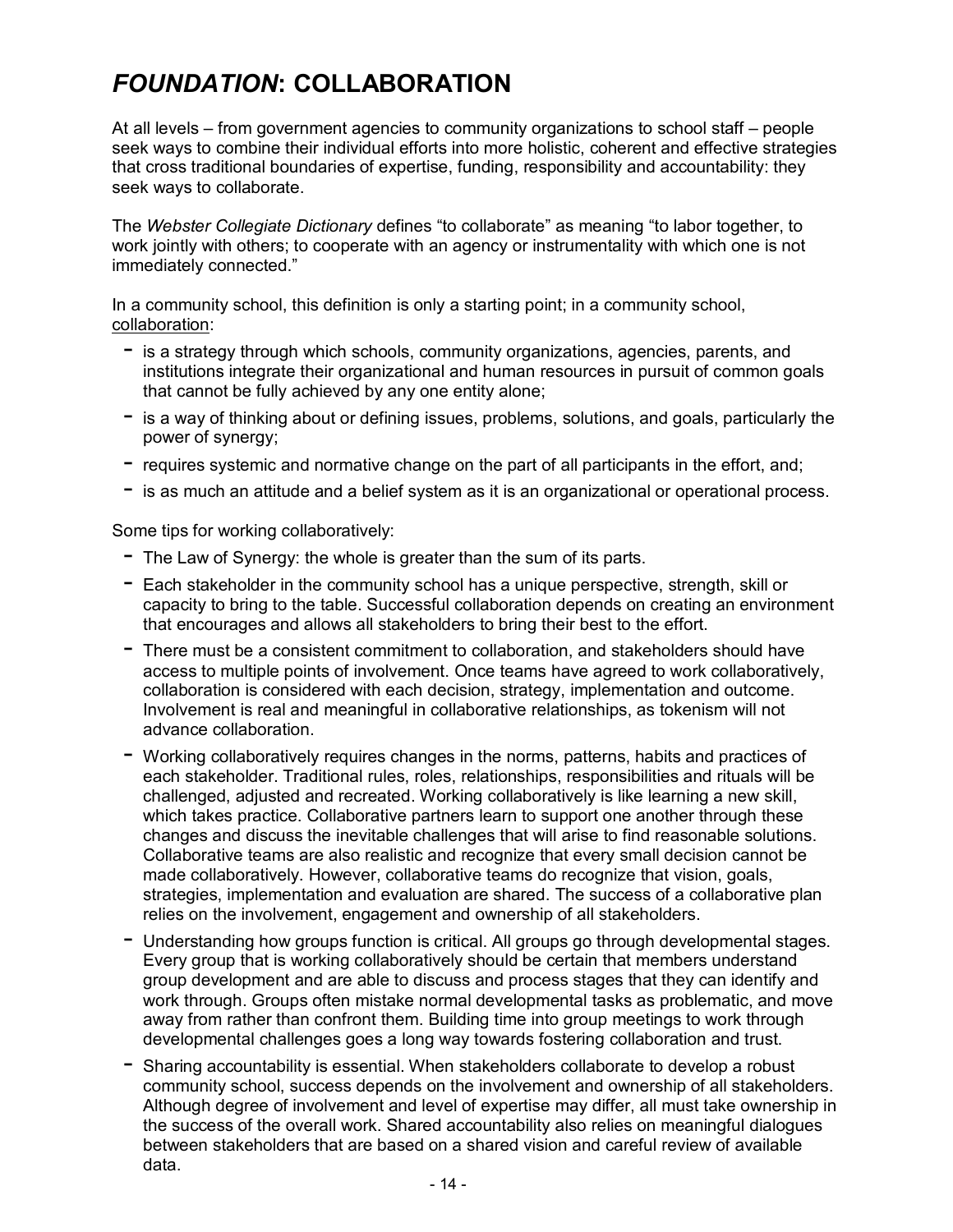- $-$  Effective collaboration requires proactive and committed leadership. This requires engaged and active leadership from the school, lead partner, and other community stakeholders. Meeting agendas should be set in advance, with careful planning for meeting structure, process, goals and outcomes. Leaders must be clear about which aspects of the work require collaboration and which decisions must be made by the school or lead partner agency (due to liability considerations, for example). When stakeholders are new to the collaborative team, school and agency leaders may feel more cautious about shared decision making. Practice, reflection, and dialogue will alleviate the stress of this challenge.
- $-$  A commitment to goals and solutions rather than structure is necessary. Community schools can be ever-changing organizations. New structures and processes replace former methods for managing and addressing student needs and development, for example. When new processes and relationships are utilized, community schools benefit most when stakeholders are open to learning from challenges and look for goals and solutions rather than blame and fault. The group should seek new and dynamic ways of addressing new and old challenges.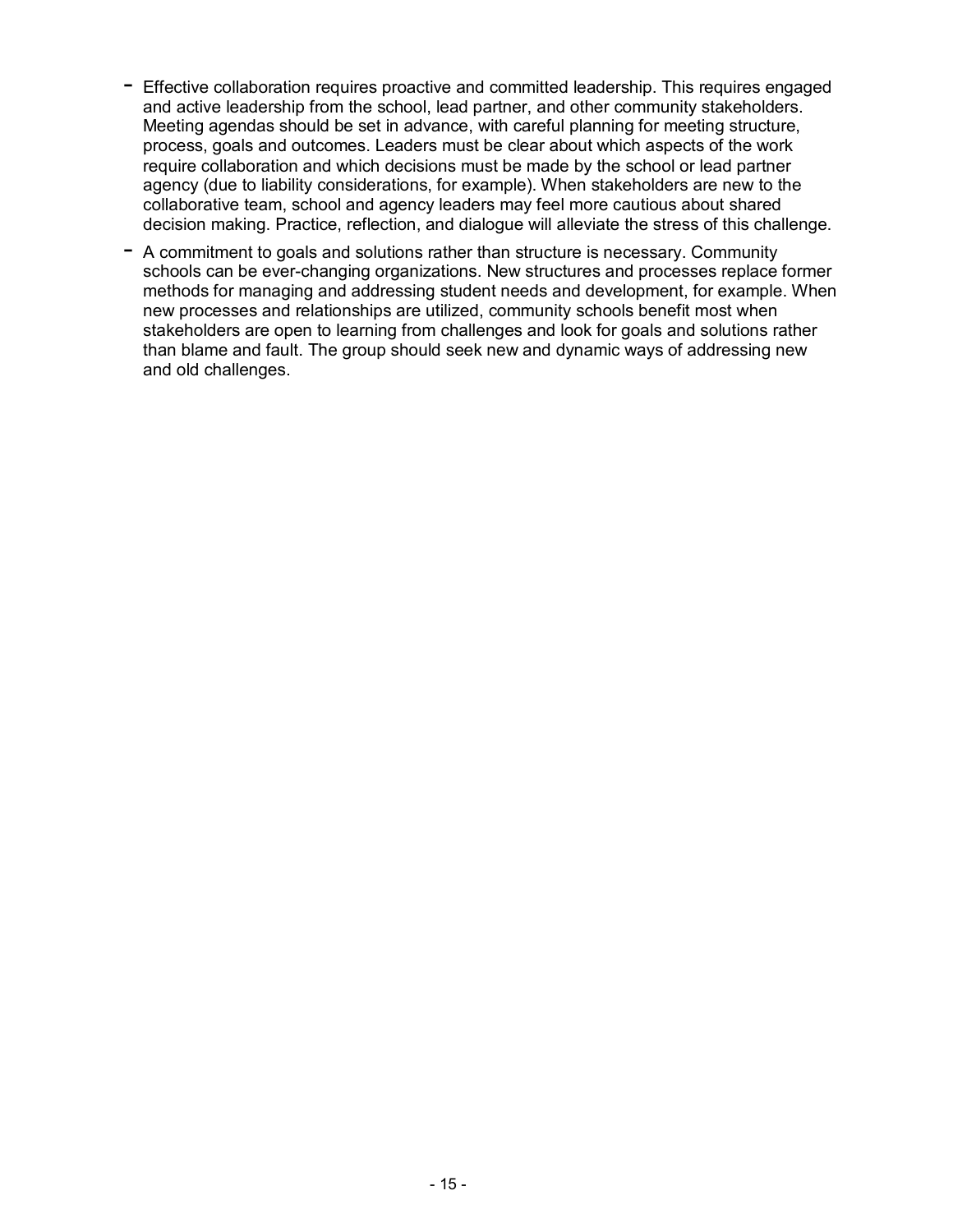## *FOUNDATION***: USING DATA: NEEDS AND RESOURCE ASSESSMENTS**

Community schools are effective when decisions made about programs and services are driven by data. Data that helps drive community school decisions include:

- Needs Assessment
- Program Evaluations
- Outcome Evaluations
- Attendance Data
- Resource Assessment/Community Asset Mapping

To begin, think of what you know about existing resources and needs and what you need to know by conducting assessments:

- Needs Assessment  $$ 
	- o What are the causes and conditions that are interrupting studentsí ability to achieve the vision?
	- o What programs and services do students think would benefit their development?
	- o What causes and conditions interfere with family success?
	- o What programs and services would make it easier for families to support student success?
	- o Who should be asked to share their perspectives on needs? Students, Parents, Teachers and community members.
	- o How can this information be gathered? Information can be gathered in a variety of ways, including through the use of surveys, focus groups and oneon-one interviews.
- Resource Assessment
	- o What resources are currently available locally?
	- o How are these resources being accessed or used (if they are)?
	- o What can the school offer to providers that would enable them to reach their "constituents" more effectively?
	- o What do possible community partners think about this type of partnership with the school?



*Students at dance class* 

The needs assessment is a critical element of community school development. First, it enables the advisory board to identify and prioritize the needs of the people that the school serves. The needs assessment also engages the entire school community - children, families, school staff and community members  $-$  in the development process. By providing people with a voice, the needs assessment encourages ownership of programs and allows people to have a real stake in community school development and outcomes. A needs assessment also provides a channel for outreach to community members beyond the school walls - neighbors and community business leaders, for example  $-$  and lets them know what the school is undertaking, how they can benefit, and how they can support the transformation.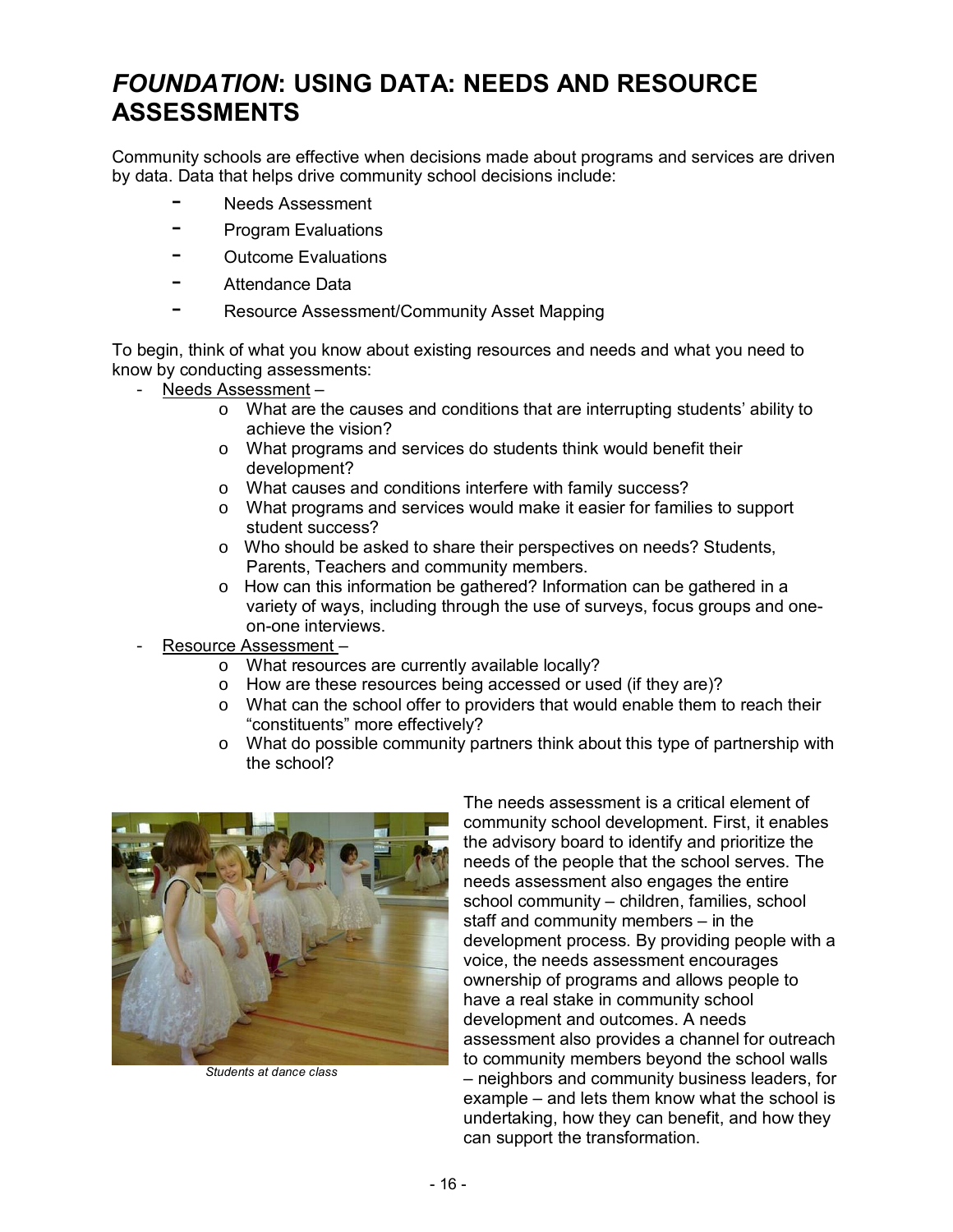Elements of the needs assessment process include:

- 1. Conducting the collection of data about school and community needs and resources from existing sources and compiling it into a user-friendly summary profile for the advisory board.
- 2. Review and analysis of existing data by the advisory board and identification of need for additional data (such as a survey of needs and interests for extended-day services and comprehensive supports for both youth and families).
- 3. Surveys and/or focus group developed, planned and implemented as needed.
- 4. Advisory board uses information collected to set priorities and goals and to identify gaps in services and supports based on available data.

Conducting the needs assessment, analyzing its results, and using that data to inform program decisions and overall strategies are critical because data-driven decisions create stronger community schools.

The needs assessment process can range from interviews conducted with stakeholders one-onone to formal surveys, broadly distributed. The advisory board should strive to develop the most comprehensive understanding possible of the students, families and communities that will be served. Based on what they know and learn about their community, the advisory board plans and develops the needs assessment, often with the assistance of someone in the community who has some expertise in this area.

In order to be effective at creating a community school that supports the successful development of all young people, an advisory board seeks information by conducting a community assessment.

Community assessments answer questions like:

- What are the developmental needs of students, families, and community members? What are social, academic, job-related and health related concerns?
- How are the programs, resources and supports that are in place affecting those needs?
- Do students have the support they need to achieve developmental milestones?
- Are students prepared for transitions between elementary and middle school? Middle school to high school? Secondary education to post-secondary opportunities? Into adulthood?
- $-$  How effectively are the supports currently in place working together to achieve positive youth development?
- What potential sources of support can help meet identified needs?
- $-$  How can the school act as a "convening place" for the programs and resources families need to access?

Board members may help to facilitate the assessment process by:

- $-$  Identifying the kinds of issues that they may need to ask about in the assessment process.
- $-$  Developing elements of the assessment tools:
	- survey questions;
	- $-$  interview scripts, or
	- $-$  discussion topics for focus groups
	- $-$  Taking notes in focus groups.
	- Transporting and collecting surveys.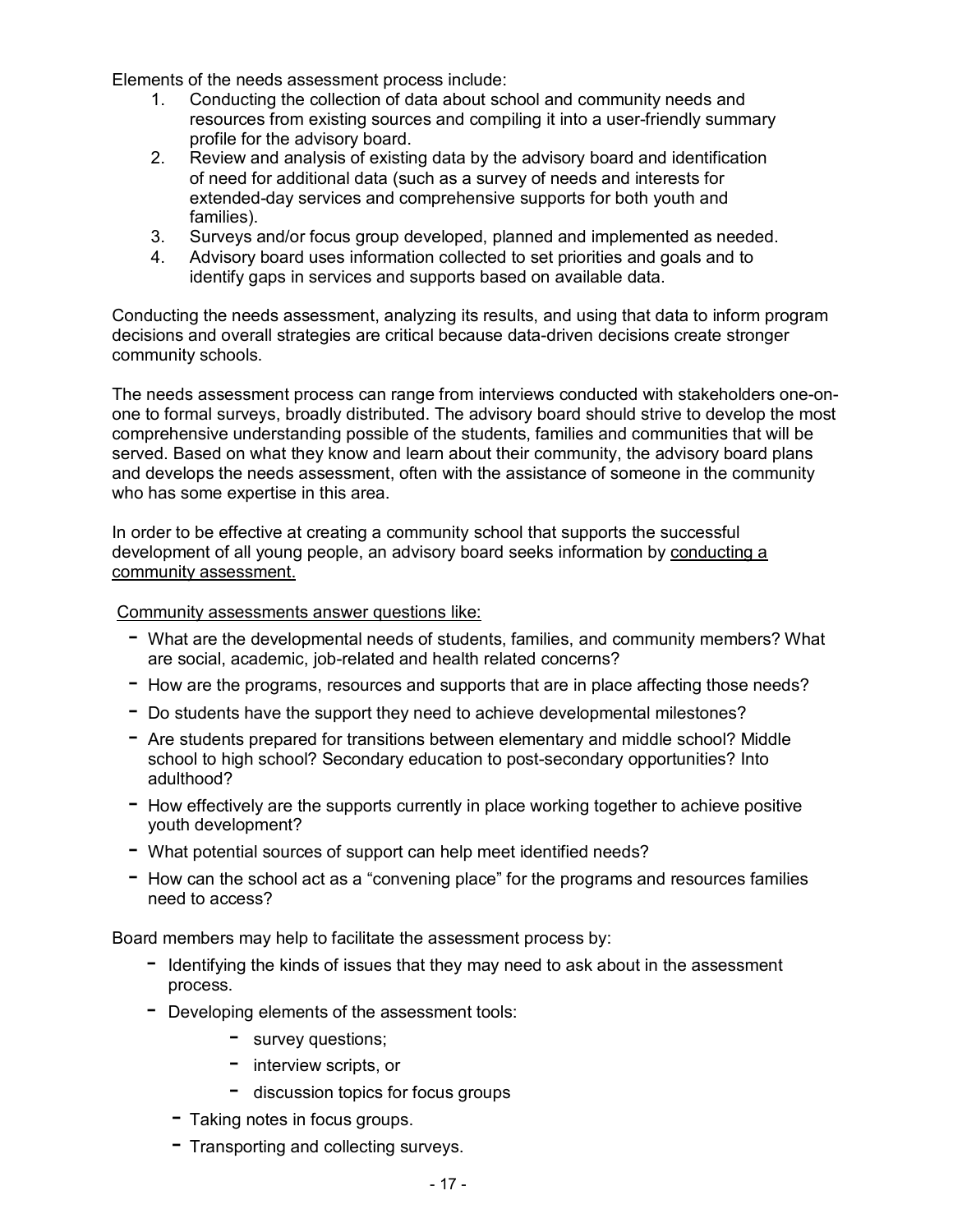- $-$  Tallying data that is received in the assessment.
- Analyzing what they are learning from the assessment data.



*Student art gallery*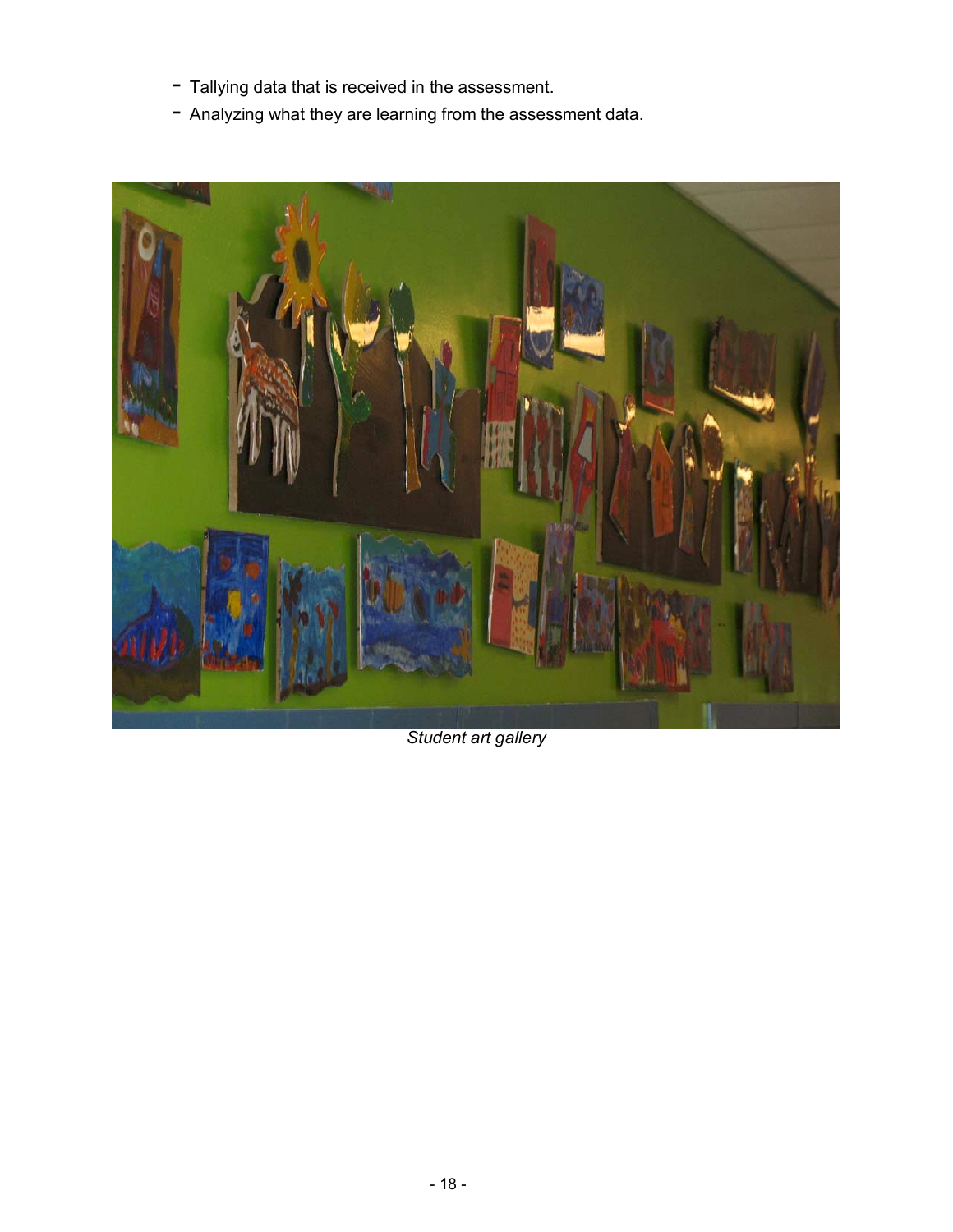## **Additional Uses for Data**

Data from the needs assessment can also be used by a resource coordinator to establish basic program structure. Working with the Principal and lead partner liaison, the needs assessment can contribute to a plan for:

- $-$  how late the programs are open,
- $-$  what kinds of weekend or vacation offerings exist,
- $-$  program enrollment capacity,
- $-$  program scheduling,
- $-$  integrating current programs and services with new offerings,
- $-$  space sharing and utilization strategies (i.e., how are classrooms used for programs, how is the gym space used, etc.),
- $-$  tuition rates (if applicable),
- $-$  ...and so on.

The needs assessment should inform program selection, program design and program evaluation as well. Many schools also conduct needs assessments on an annual or bi-annual basis as a way to track progress towards meeting student, family and community needs and as a way to identify new needs to address.

#### **More than Programs**

Community schools have the potential to create an environment in which students grow and thrive, supported by their families and the community at large. Sometimes data from the assessments will illustrate the need to address the climate or environment of the school or community. Such issues may be most effectively addressed when the advisory board works with leaders in the school and/or community to identify and ameliorate these kinds of challenges (i.e., safe passage, transportation, welcoming environment). School policies, structures and professional development can sometimes correct issues more effectively than programs.

Adjustments to the physical plant can also help.

*Some communities have completely changed the environment of the school with a team of parents and/or students, local artists, paint donated by the local hardware store, and a couple of weeks in the summer. Consider the possibilitiesÖthe hallways of the school changed from institutional beige to the jungles*  of Africa...the school library *painted all the colors of the rainbow with bathtubs, sofas, and sail boats in which students can sit and read.* 

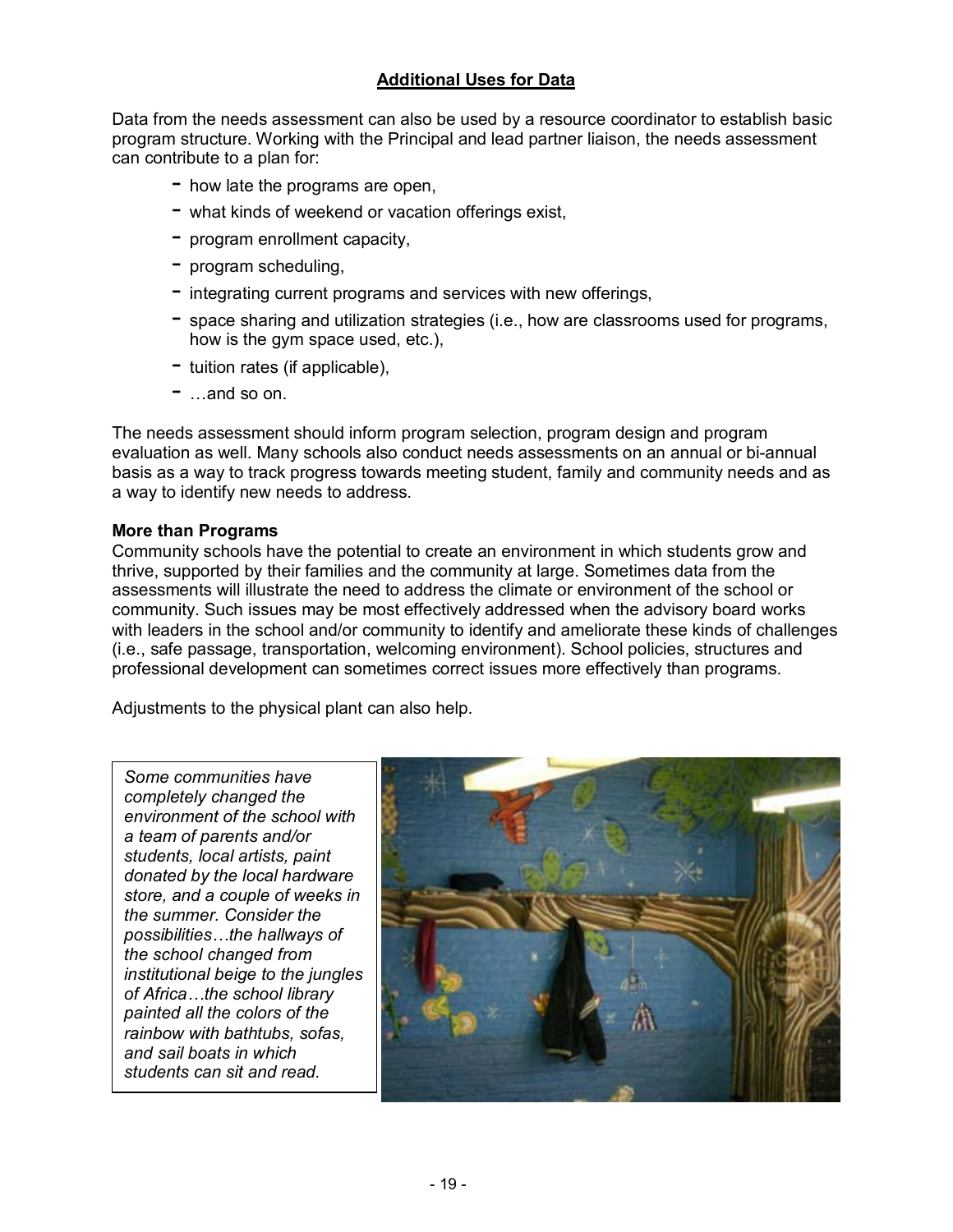## *FOUNDATION***: INTEGRATED LEARNING**

Community schools are more than traditional schools with afterschool programs added on. In a well implemented community school, the afterschool program is designed in alignment and integration with the regular school day. Learning taking place during afterschool programs is directly linked to  $-$  but does not replicate  $-$  classroom learning, allowing students time and resources to practice, master, and build on the skills they are learning during the regular school day, as well as to build new skills. Students in community schools do not see the school day and afterschool programs as two separate things, but rather one seamless set of learning experiences. The community school facilitates integrated learning by being very intentional about the programs and services that are brought into the school – both during the school day and during the afterschool time  $-$  and also through linkages between school day staff, goals, and priorities and out-of-school time staff, goals, and priorities. The resource coordinator often manages these linkages and this alignment.

Specific community school programs and services are selected with this alignment and integration in mind, and based on data generated by the stakeholders in the school. The advisory board uses assessment data to plan and implement services and programs that will:

- 1. Remove barriers to student development;
- 2. Support students' academic challenges; and
- 3. Enrich and deepen students' development and learning.

Based on their understanding of student and family needs, developmental challenges, and community resources, the advisory board engages teachers and program providers to design and implement programs that will accomplish these three goals.

One of the most productive ways for resource coordinators to ensure that out-of-school time programs align with classroom learning is for resource coordinators to read and understand schools' school improvement plans. By understanding the goals that have been identified by the school improvement planning team and how community school programs can support the attainment of those goals, resource coordinators can link activities to school priorities. Principals can also provide valuable feedback on and input into how afterschool programs can support the school improvement goals, and can help "flesh out" the school improvement plans. It is important to keep in mind that ways in which both academic and non-academic programs can works towards accomplishing school improvement plan goals.

Resource coordinators and advisory boards can also create early wins by creating and implementing a program/service referral process that can be used by teachers and administrators. Community school programs can provide intervention services with students who are experiencing challenges and/or need additional supports. Referral processes work for both academic and non-academic challenges. If students are experiencing particular academic challenges, communication tools such as log books or weekly meetings can be used by teachers to let tutors, homework help assistants, and other out-of-school time program providers and staff know what kinds of supports are needed for individual students.

More broadly, projects like science fair, black history month, state testing, etc. can be planned so that students can build on classroom learning afterschool programs. There are many other ways community schools can support integrated learning:

- 1. Bring parents who have particular skills into the afterschool program to conduct workshops or make presentations that align with particular lessons that are happening during the school day.
- 2. Invite community partners to who work in various disciplines to conduct workshops or multi week programs that will enhance students are learning in the areas of science, history, math, English, etc.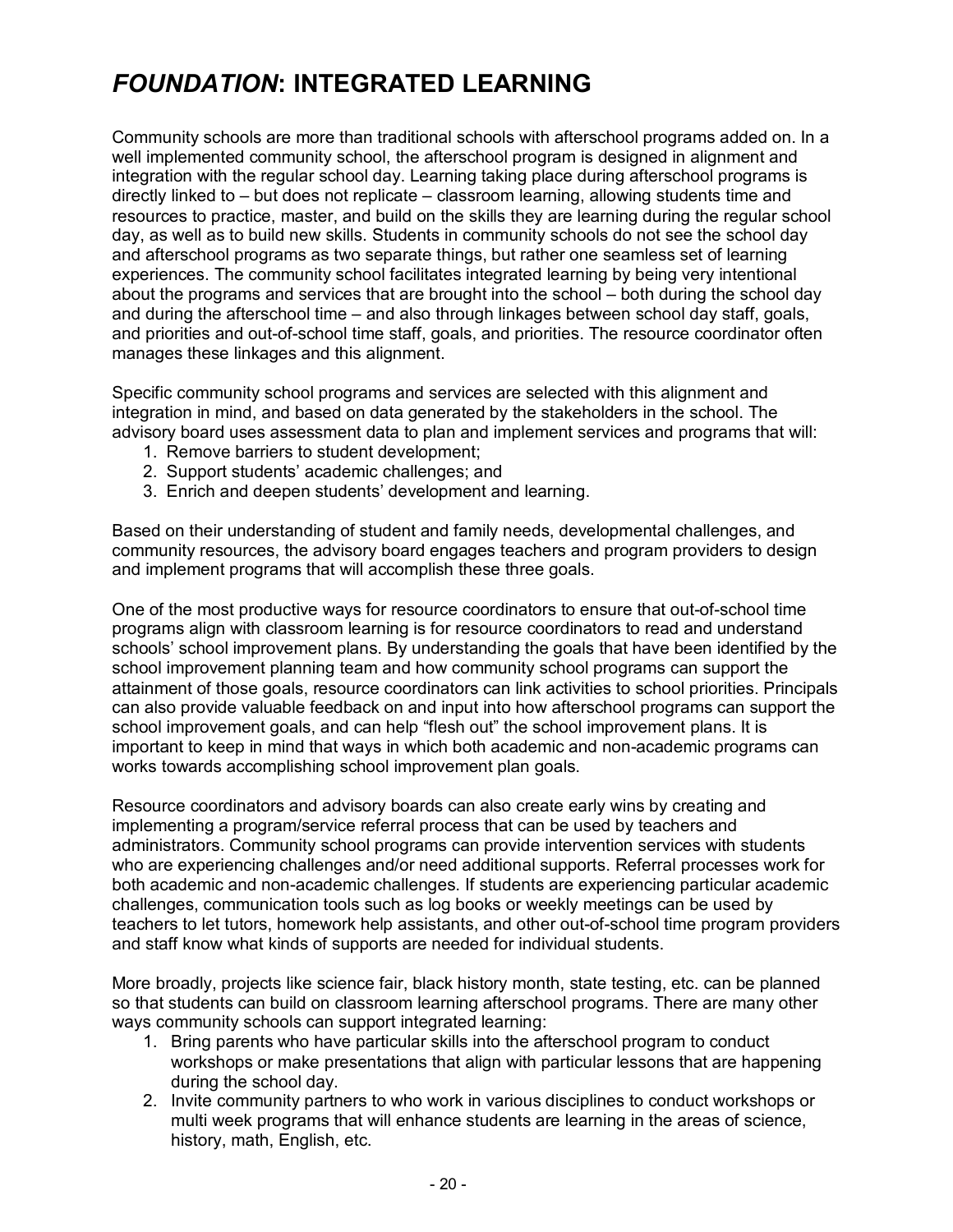- 3. Ask program providers to give back to the school by conducting some kind of learning experience during the school day when it supports what teachers are working to accomplish.
- 4. Create art and drama projects that will enrich what students are learning in specific subject areas (i.e., making sarcophagi during an afterschool art class when students are studying Ancient Egypt during the regular day).
- 5. Develop creative program designs that expand on what teachers are teaching, using other techniques and methods that teachers may not have time to implement during the regular class periods.
- 6. Ask teachers to have regular representation at advisory board meetings and to serve as liaisons to the rest of the school (or department or grade) staff so that regular communication channels for sharing ideas and projects can be created.

For more ideas on how to integrate between the school program and the afterschool component, go to http://teacher.depaul.edu and review the materials developed by Barbara Radner in the Polk Bros. Foundation Center for Urban Education at De Paul University.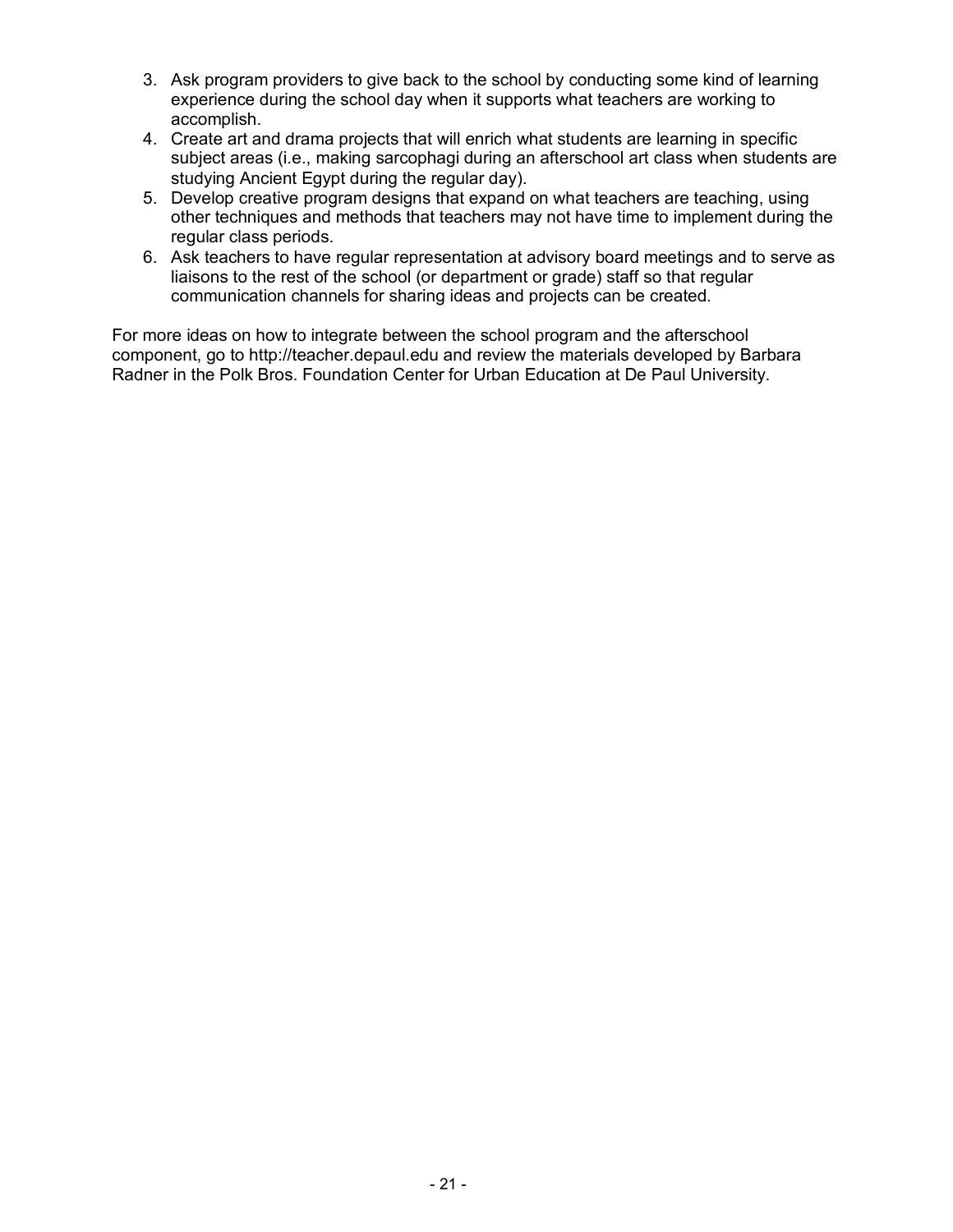## *PILLARS***: THE FOUR PILLARS OF SUPPORT FOR STUDENT DEVELOPMENT**

Based on their knowledge of the community, each community school should include all *four pillars of community school development* in their assessment process. These are academic achievement, healthy minds and bodies, family support/engagement and community engagement. Some considerations to make when assessing programs in each area are outlined below.

## **Pillar 1: Academic Development**

There are ranges of ways to support students' academic development. Some students may need *academic remediation* to help them catch up to the standards set for their age or developmental stage. Others may need *academic support* or reinforcement in order to master the skills they are learning in the classroom. All students can benefit from *academic enrichment* to build upon core classroom content and deepen their understanding of what they have learned, and to expose them to different subject areas, cultural tapestries, and learning experiences. Advisory boards gather information about students' academic development to assist with planning a range of academic-related programs and services. Advisory boards

also examine gaps in academic development and experiences, and serve to identify programs and resources to "fill in" those gaps.



*Consider***:** Key informant interviews, focus groups, surveys, test data. **Sources of data:** teachers, parents, students, grades, test scores.

### **Pillar 2: Healthy Minds & Bodies**

Community schools provide a range of services and programs designed to support physical and socioemotional needs of the students and families. Planners should consider a range of services to address prevention, intervention and treatment needs, based on the target population. Students' needs can range from lack of access to basic healthcare services to lack of organized physical education and healthy snacks. For some students, these issues

are barriers to learning and positive development. Advisory boards evaluate the physical and mental health indicators (i.e., immunization rates, behavioral referrals) to determine where health and mental health programs need to be focused. The board also assesses what health and mental health-related resources are available in the community, and how those resources can be most effectively and efficiently linked to student and adult needs.

*Consider:* Key informant interviews, focus groups, surveys. **Sources of data:** Local health department, school immunization records, school physical data, parents, teachers, students.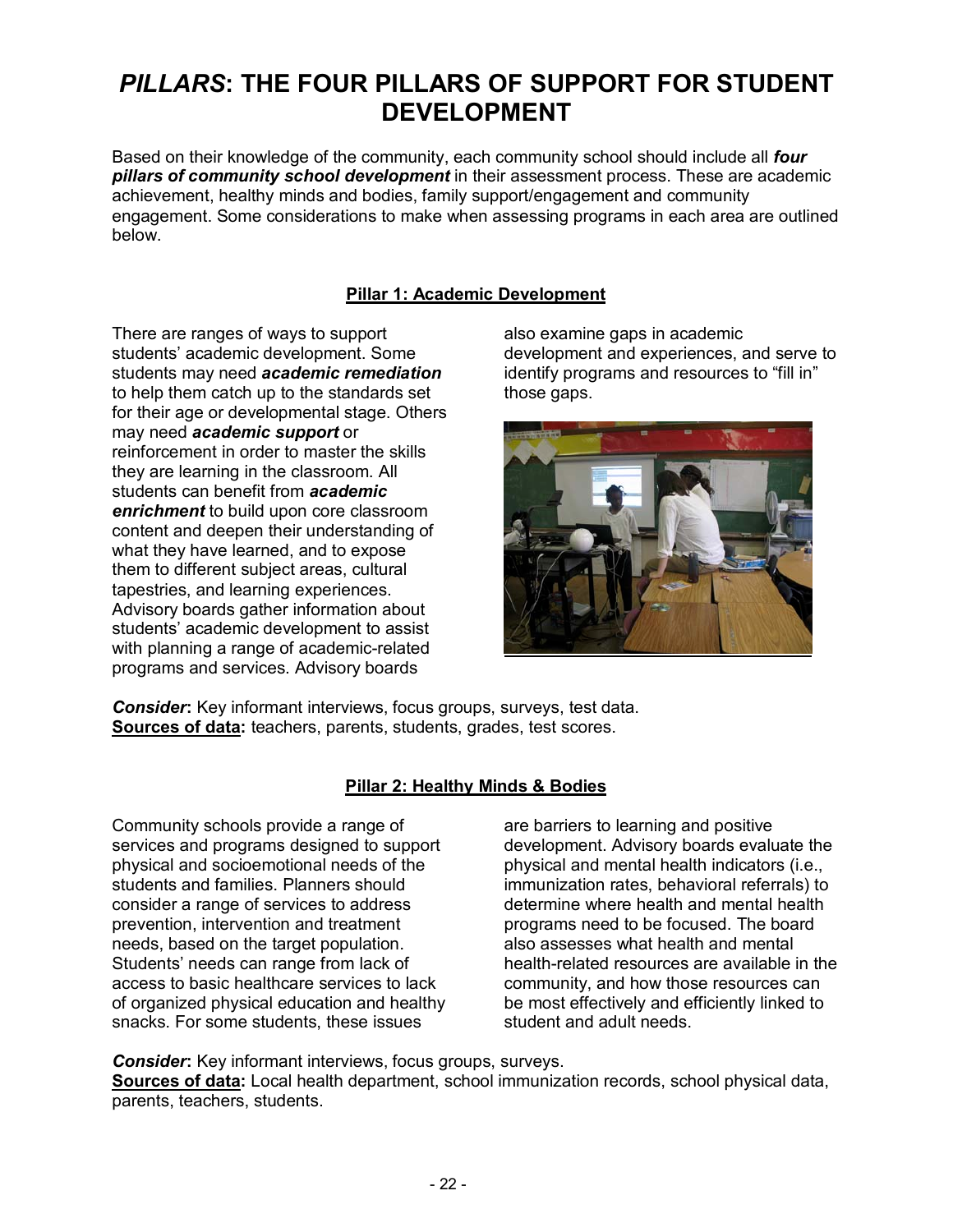### **Pillar 3: Family Support & Engagement**

Sometimes the best way to support students is to support their families  $-$  family needs or stressors pose barriers to student success. Advisory boards assess family needs and seek to understand how those needs can be met, using the school as a hub.



Advisory boards also seek to offer programs and services that will be meaningful to and valued by families and community members. Educational research shows that engaged parents improve student outcomes, but schools need to create opportunities to compel adults to get involved. Sometimes adults did not have positive experiences in the educational system or they think they don't have much to offer the school. For these adults, fun, non-threatening activities at the school can help to rebuild bridges back to the school and inspire families to get involved, an important consideration for advisory boards when program planning.

*Family Science Night* 

*Consider***:** Surveys, key informant interviews, focus groups.

**Sources of data:** Local health department data, school immunization records, school physical data, parents, teachers, students.

## **Pillar 4: Community Engagement**

It has been said that in a community school the door swings both ways, meaning that community schools provide opportunities to bring community services and programs into schools, and offer programs and services that support the community. In order to determine what programs and resources can best meet the needs of the school and the community, advisory boards look at the strengths and assets of the community

surrounding the school—i.e., communitybased organizations, community health/mental health centers, parks, libraries, faith-based organizations, arts organizations, etc. Advisory boards look at the challenges the community faces and consider how these issues affect students and their families, assessing what could be offered at the school.

*Consider:* Key informant interviews, focus groups.

**Sources of data:** Advisory board, teachers, parents, community networking groups, human service networks.

After the assessments are complete, the advisory board uses the results to outline next steps. They will determine how current resources can be directed to address prioritized needs. If data indicate disparities between needs and available resources, they can begin a plan for resource development (i.e., reaching out beyond the immediate community, seeking additional funding, and so on). One key to success in a community school is engaging the advisory board as advocates and messengers. They can increase available resources by reaching out to the community to create innovative partnerships that support student and family needs. Picking the ìlow-hanging fruitî has the potential to ensure early successes, and nothing breeds success more than success.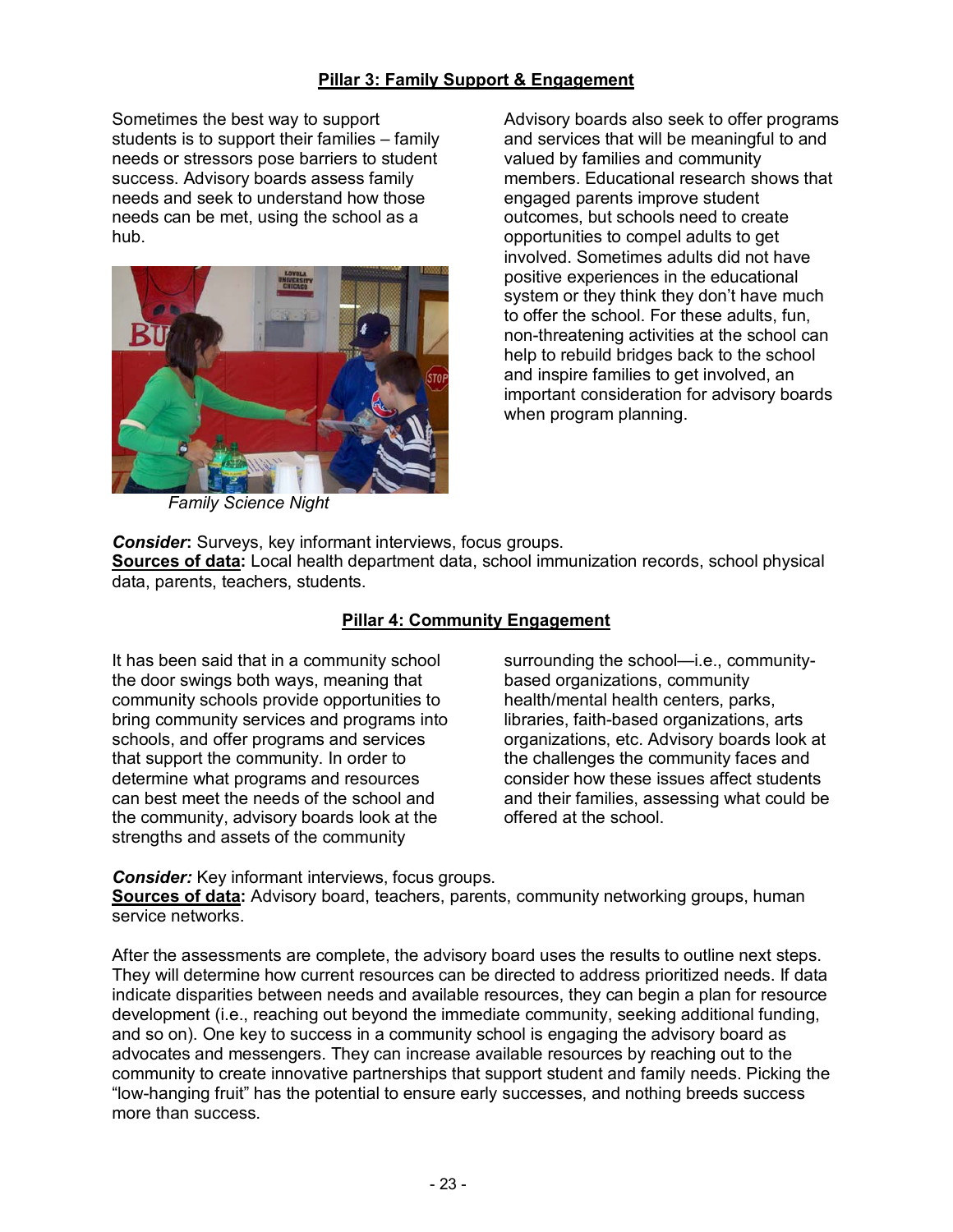## **PARENTS AS COMMUNITY SCHOOL PARTNERS**

All parents want the best for their children**.** A successful community school operates with this in mind, and recognizes that, like their children, parents come with a variety of capacities and challenges. Parents are the strongest community school advocates if the community school is deliberate and principled about creating opportunities for partnership with families.

Parents are key partners in supporting the academic achievement of their children and this involvement is critical to a child's success at school. By being involved in their children's schools, as well as creating home environments that encourage and support learning, parents can help ensure that their children do well in school. Research indicates that children with parents who are involved with their education, whether in school or at home, do better academically. Regardless of income and background, students with involved parents are more likely to earn high grades and test scores, enroll in higher level programs, attend school regularly, show improved behavior, and develop better social skills.

Beyond the Bake Sale (Davies, Henderson, Johnson, Mapp,2006) reminds us that a school that creates a genuine culture of school-family partnership supports high social, emotional and academic standards for every student. Building effective school-family partnerships helps ensure that every student succeeds. Through strong, collaborative partnerships with families, schools can improve interactions between parents and teachers, and increase parent involvement. When schools, families and communities collaborate around student success:

- Student achievement can increase;
- Public support can be built and sustained for schools;
- Families and communities can help schools overcome the challenges they face; and
- Teachers and families can work more collaboratively in building a relationship of trust and respect.

Schools that target activities and processes to give families the tools and the information they need to engage effectively in school improvement create a stronger system of education and provide additional resources for both students and schools. This is the type of parent engagement work that community schools strive to do.

## **A Community School-Family Partnership Look Like At Its Best**

When schools and families work effectively together, the learning community becomes rich with opportunities because everyone is willing to support and works together towards achieving the success of every child. There is no magic combination of programs, resources, or practices that will produce results every time or work in every school. But, there are some standard strategies that can help create effective community school-family partnerships.



The following is a list of characteristics that are found when there is a full and robust school/family partnership:

## *Relationships*

- The school is open for community use and makes social services available to its families.
- A family center is available to all families and provides resources and materials.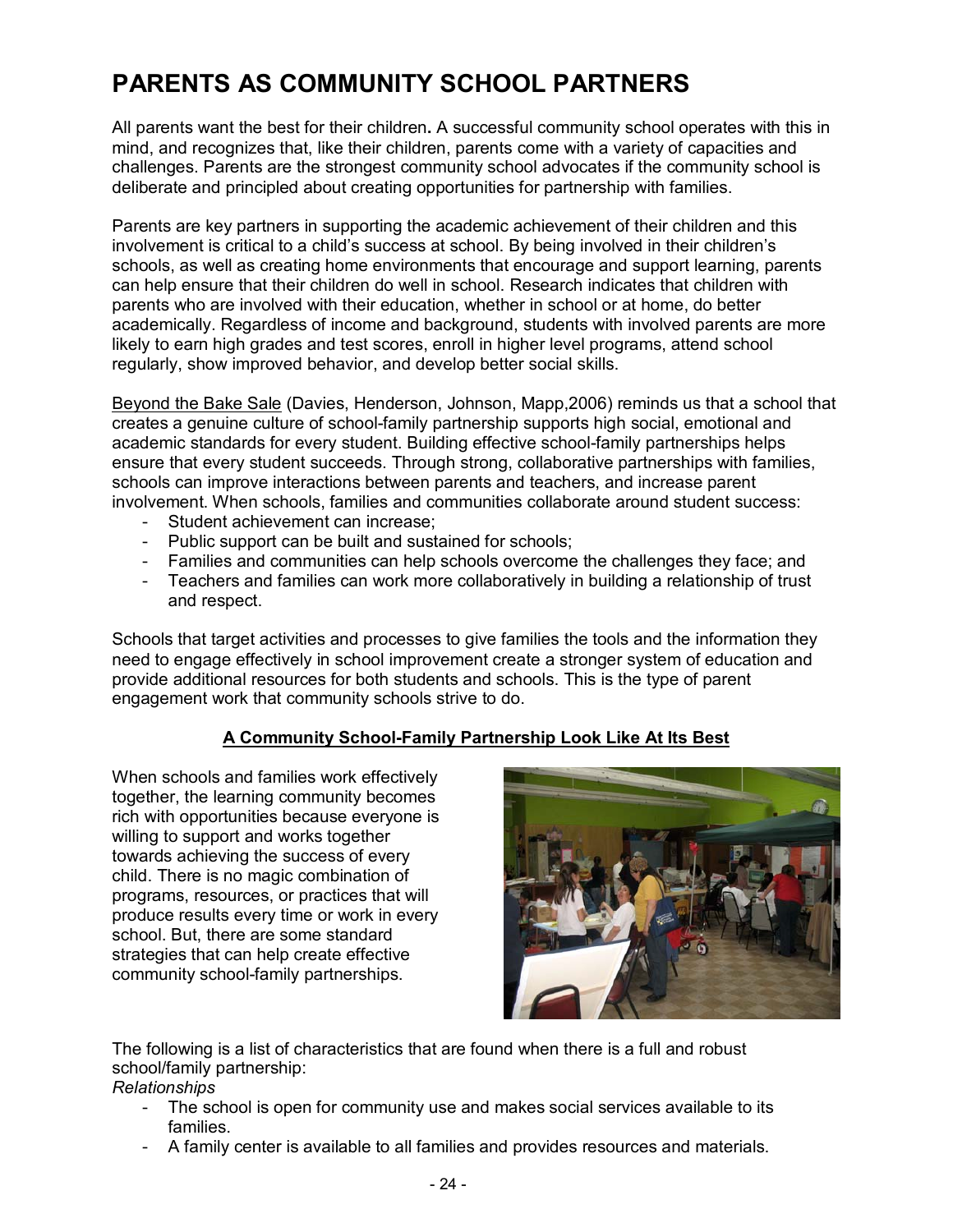- The school offers home visits to all new families.
- Family contributions are honored.

### *Links to Learning*

- Family activities are connected to what students are learning in school.
- Teachers review student work and test results together with parents.
- Links to services and organizations in the community are provided that can offer tutoring and homework programs in the school.

### *Address Diversity of Families*

- The school provides translator services.
- Teachers are encouraged to use books and materials about the various cultures represented in the school.
- Parent groups at the school are be open to all families, and offer opportunities for working parent to participate.

## *Support Advocacy*

- A clear, open process for resolving problems is actively practiced in the school and classrooms.
- Teachers are encouraged to contact families each month to discuss student progress.
- Student-led, parent-teacher conferences are held three times a year.

### *Share Power*

- Parents are involved in all major decisions at the school.
- Parent groups are formed that focus on improving student achievement.
- The school allows parents to use its phone, copier, fax and computers.
- School staff are encouraged to work with local organizations to improve the school and surrounding neighborhoods.

A well-executed partnership goes hand in hand with community school transformation and school improvement. It is important to assess where a school is when it comes to partnering with families as a part of the community school development process. As with other needs assessments, a community school's partnership with parents and families is assessed and evaluated, and the data and results of that work are used to drive parent and family programs. Answering the following questions is a great first step in assessing where schools stands on partnerships with parents.

- Does the school cling to attitudes and practices that confine parents to limited, traditional roles?
- Has the school tried to define what it means by parental involvement and partnership with families?

In Beyond the Bake Sale, four levels of achievement were defined to help schools get a sense of where they are on the parents-as-partners continuum:

- 1) A **Partnership** School: a school that recognizes that all families and communities have something to offer and they collectively work closely together to do whatever it takes a every students success;
- 2) An **Open-Door** School: a school that offers parents many opportunities to be involved and has a welcoming environment;
- 3) A **Come-If-We-Call** school: a school that welcomes parents but only wants to involve parents on its own terms; and
- 4) A **Fortress school**: a school that keeps parents away, rather than working with them possibly because the school is in a troubled community and the school feels it cannot afford to engage the community.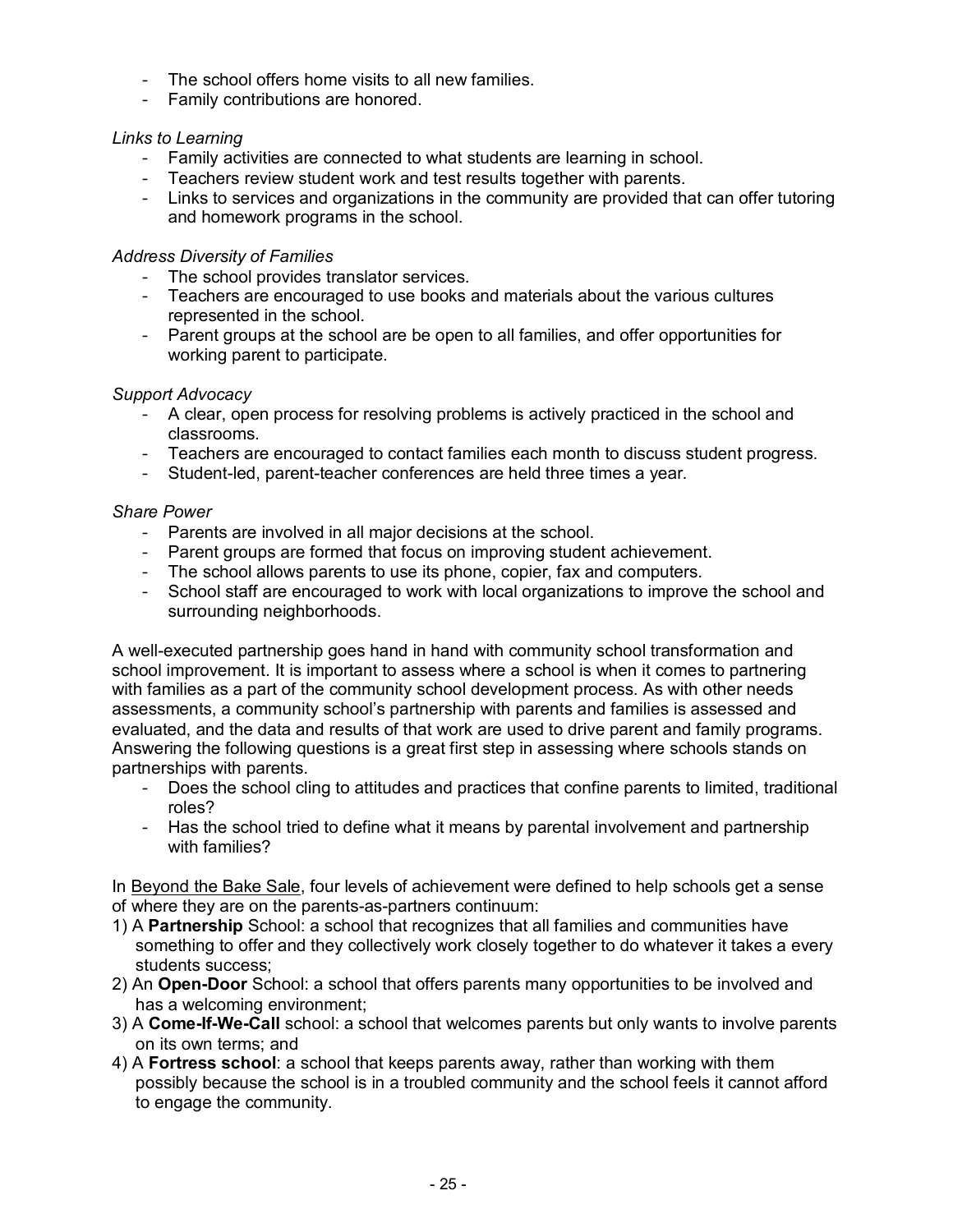## **Strategies for building a school/family partnership**

As mentioned before, there is no single or specific way to build an effective school/family partnership. Each community school is unique, however the first two steps to consider taking are to assess schools' existing levels of parent involvement and to incorporate parent and family engagement strategies and initiatives into the activities undertaken by the Advisory Board.

Strong leadership on the Advisory Board by parents, teachers, principals, and community leaders can turn ideas into reality. Cultivating parent leadership is also a key component for building parental involvement in schools. Informed, active, and partnering parents are essential to building strong schools and communities. Empowering parents for shared leadership opportunities is one way to develop the school/family partnership.



Schools that receive Federal Title I funds need to make sure they are working with parents as partners as outlined under Section 1118 of NCLBís Title I mandate. Section 1118 of Title I Part A clearly outlines how parents should be active and involved partners in the education of their children. The tenants of Section 1118 are outlined below, and provide a useful roadmap for all community schools seeking to partner with parents:

#### *School districts and schools must have a parental involvement policy*

- Section 1118 requires schools and school districts to have a parental involvement policy. It should explain how parents can become involved. The policy should also explain how the district would provide help to schools to improve the effectiveness and the involvement of parents. To obtain a toolkit on how to create your schools parent involvement policy, contact the Illinois PIRC at (877) 586-0007.
- Annual meetings should be convened to review the policy
- It requires an annual public meeting to review the policies. Section 1118 also requires that parents be involved in the decision-making of the use of specific set aside funds for parent involvement activities at the school district and school level.

### *Home-school communication should be varied and frequent.*

Parents should be frequently notified about their child's performance and the school's curriculum. There should also be opportunities for parents to ask questions and share experiences.

### *Access for all*

- Parent of children with disabilities or children who are English language learners should be given opportunities to learn more about the school so they can better use the resources of the school.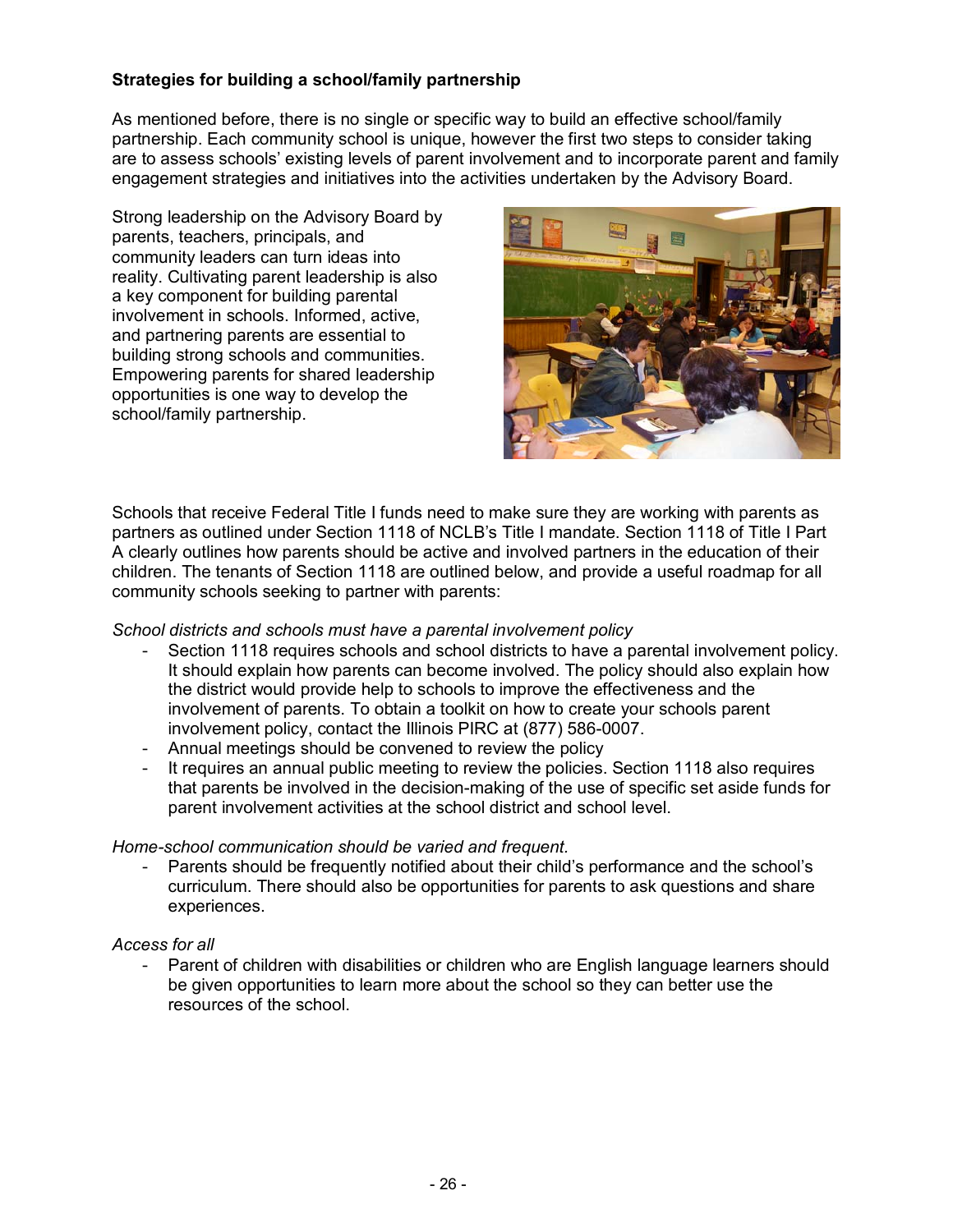## **HUMAN CAPITAL: RESOURCE COORDINATION AND PROGRAM MANAGEMENT**

A community school functions best with a strong investment in human capital. Because a community school brings multiple systems of the community together to focus on student and family development, there is a great potential for human capital investment.

Teams increase human capital within their community schools by:

- $-$  facilitating a strong collaborative process;
- $-$  practicing shared leadership and shared decision making; and
- $-$  developing highly functioning, mutually beneficial partnerships.

By investing in these three components, community schools can gain a greater return on human capital investments within the school and the community. This in turn means that the community school will be more easily sustainable and that students and families will have greater support leading to stronger outcomes.

*By taking time to build relationships, school leaders can establish the trust and connection to the school needed to build a solid foundation and nurturing environment.*  One community school principal tells the story of the day after the winter holiday, when she spent most of the day going from classroom to classroom asking teachers about their holiday. Later she admitted, "I'll get more cooperation from that time than I would ever get from a day of professional development." Other community schools take great efforts to identify the contributions of partners, community members, and advisory board members. They recognize these contributions both publically and privately. Still others make sincere efforts to know their partners and advisory board members, and to celebrate events and accomplishments in their lives.

### **Hiring a Resource Coordinator**

When the advisory board has developed a shared vision, conducted comprehensive assessments and identified funding, they can begin their search for someone to oversee the community school development. In some schools this person is identified as a Resource Coordinator (RC). Other schools may call this person a Community School Director or Community School Manager, because this is the person who manages the roll out and operation of the community school.

In some community schools, due to budgetary constraints or other factors, another school employee  $-$  e.g., a teacher, aide, or librarian  $-$  will perform the tasks of a resource coordinator in addition to their daily work. Although this design can meet the immediate needs of the programs and program participants during extended hours, other important aspects of the job may go unaddressed.

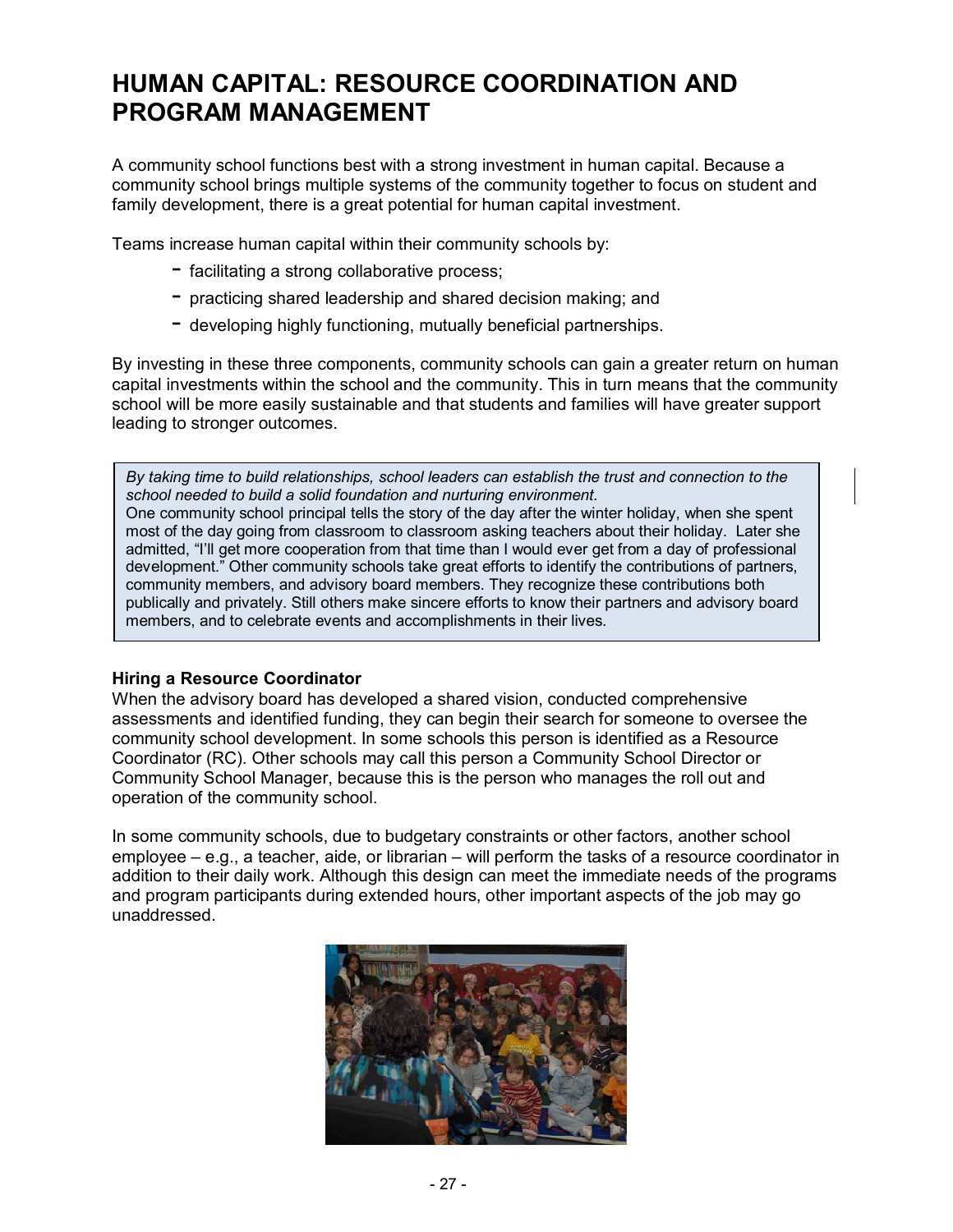## Full-time Resource Coordinator

The most effective practice that has been evidenced in community schools across the country is to ensure that the role of the resource coordinator is a full-time position. As the community school develops, and the range of programs and services offered broadens, community school leaders often add staff beyond the full-time position.

A full-time resource coordinator is often charged with a range of responsibilities that take the position beyond coordinating resources. Some community schools have elevated the position to

reflect more of a management role. In such schools the community school manager serves as an afterschool, evening, weekend and school break administrator in the building. This person manages a staff of program providers (through fee-for-service contracts or through collaboration and partnership), as well as security, engineering and support staff. The community school manager is responsible for overseeing the delivery of programs and services during the non-academic hours of the community school. In addition, s/he may manage resource development by representing the school at various community networking opportunities. The manager performs outreach in the community and screens potential partners. They build partnerships and facilitate collaboration with community resources, both public and private.

### **Hiring the Coordinator/Manager**

When a school has a lead partner agency (LPA), the partner organization often takes on the responsibility of hiring the resource coordinator (in cooperation with the school leadership). The LPA takes the lead on

### *What type of person will be needed to fill this position?*

Data from the needs assessment can help identify the skills and capacities that will be needed in a coordinator.

- What are the tasks that the RC will be expected to perform?
- What needs do students have, and how important is it that the RC has familiarity with student/family/community issues?
- To what degree will the RC be expected to conduct outreach and build partnerships? (will the advisory board handle this function?)

developing job descriptions and requirements, seeking and screening applicants and conducting interviews. Generally, a few top candidates will also be interview by a member of the school's leadership team, and a joint decision of the LPA and the school leadership will be made. Generally, community schools hire the resource coordinator three months prior to the desired program start date. This gives the new RC time to learn about his or her role in the community school and to gain valuable understanding of where the community school is in its developmental process. Orientation to both the school and lead partner organization is very important for new resource coordinators. Providing time and opportunities for the new coordinator to get to know the staff and systems of the school and partner organization will give him or her valuable perspective that may lead to new ideas about potential benefits of the collaboration and partnership. It will also provide the resource coordinator with a context for the programs s/he will oversee, the relationships s/he will build, and the dynamics of the school itself. Three months of "lead time" also gives the new RC time to plan and implement additional programming and establish a formal infrastructure for both program implementation and for the management of day-to-day activities.

Some schools opt to manage and staff their expanded programs internally – that is, reassigning existing staff members to the new programs. There are several different ways that this could work, and its success depends on the ability of the school to allocate the financial and timerelated resources to move a staff member into a new role. As programs grow and develop, and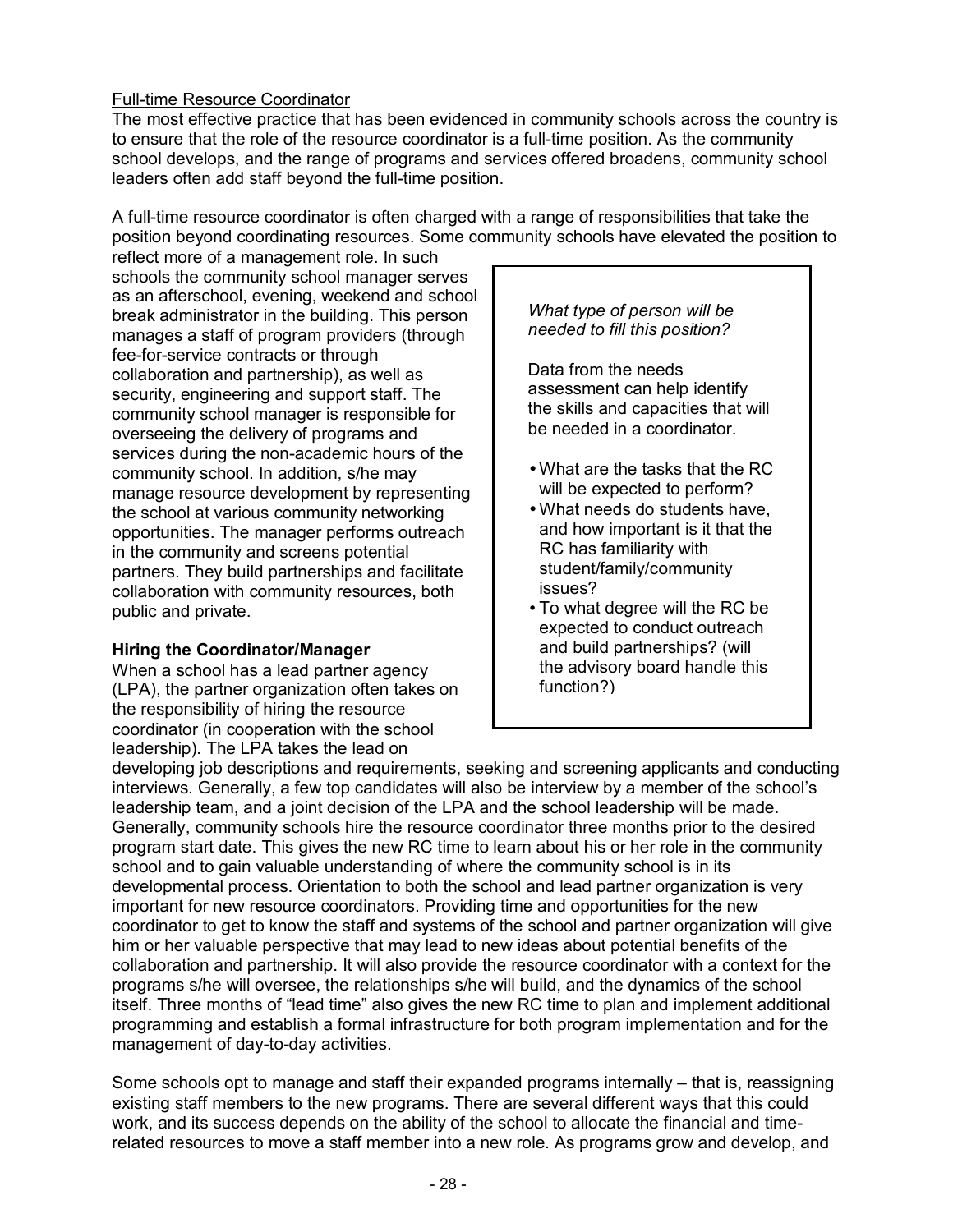as the community school continues to evolve, leadership and/or the advisory board may find it necessary to eventually hire a full-time, program-dedicated resource coordinator. Therefore, this should always be a consideration when doing community school financial planning.

### **Role of the Resource Coordinator**

The resource coordinator is often the only person who is employed full time to facilitate the development of the community school. S/he carries the community school vision into each component of work, and helps other stakeholders direct their energies to the successful transition of the school from a traditional school to a community school. To accomplish this goal, the coordinator will:

- $-$  Coordinate the activities identified in the implementation plan
- $-$  Build a strong relationship with the school administration
- $-$  Engage school faculty and staff in supporting the community school vision
- Create external partnerships with community resources to bring needed programs and services into the school
- $-$  Help focus current resources toward the vision and goals of the school
- $-$  Identify new resources available to support the vision and goals of the school
- $-$  Facilitate a strong partnership between the school and the lead partner agency
- Nurture supportive relationships with other stakeholders: parents, teachers, students, community representatives
- $-$  Manage day-to-day operations of community school programs
- $-$  Monitor student needs and align program resources to address needs identified by the advisory board
- $-$  Create opportunities to engage parents and teachers as resources
- $-$  Create program opportunities that serve parent and community needs
- $-$  Manage relationships with program providers
- $-$  Facilitate a process for improving the quality of program and service delivery
- $-$  Facilitate program monitoring processes that engage other stakeholders
- $-$  Create a program referral system with which stakeholders can suggest programs that will benefit students and families
- $-$  Become familiar with school discipline codes and train program providers
- $-$  Manage discipline referrals in the programs that operate beyond the school day
- $-$  Track attendance and report data to funders
- Monitor program data and evaluation efforts and report to the advisory board

*Defined* - The **Resource Coordinator** is often a full-time staff person dedicated to the development of the community school. In addition to coordinating the logistics of programs and participation, the Resource Coordinator is an ambassador for the community school with teachers, students, parents and the community. This person will represent the community school in school staff meetings and in community networking opportunities. S/he will solicit partnerships, maintain relationships with partners, and manage the acquisition and use of data to guide development.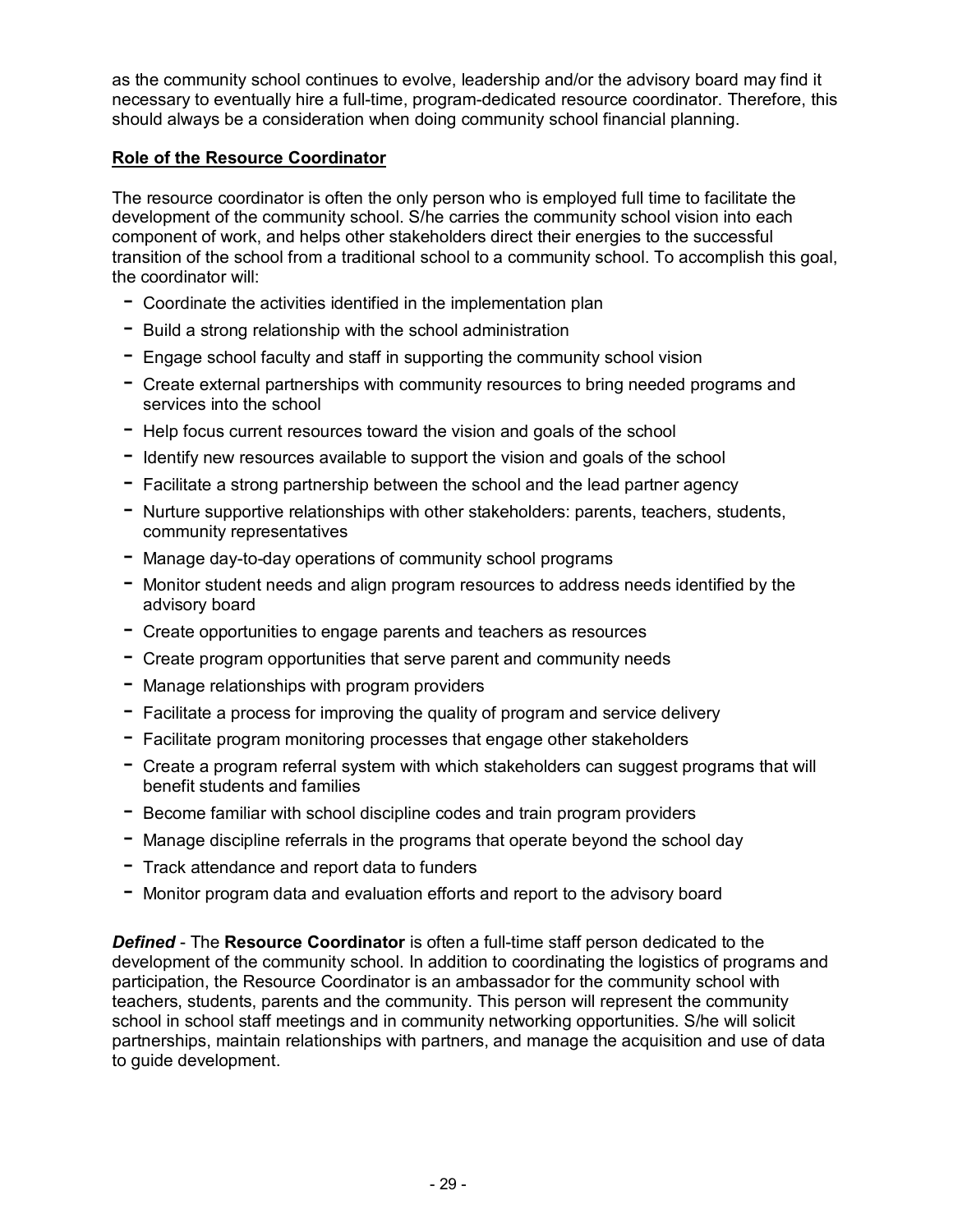## **REALIZING THE VISION: LOGIC MODELS & PLANNING FOR SUSTAINABILITY**

#### **Using a Logic Model as the framework**

*A program logic model is a picture of how [the] program works – the theory and assumptions underlying the program. ...This model provides a road map of [the] program, highlighting how it is expected to work, what activities need to come before others ,and how desired outcomes are achieved (p. 35).*  W.K. Kellogg Foundation Evaluation Handbook (1998)



After the assessment has been conducted and analyzed, the advisory board is charged with developing a plan for implementing the community school framework. This process begins with a frank dialogue about how the advisory board will realize their vision in the long term, and what goals they want to set for short term wins. The strategic thinking that goes into this plan should attempt to use current resources to do two things:

- $-$  Adjust current programs and services to ensure that they are addressing needs and challenges that will ensure student success through measurable outcomes, and
- $-$  Leverage collaborative partners who can address local needs by bringing programs and services into the school

One structure for ensuring that needs and resources align with goals, outputs and long-range outcomes is known as a *logic model*. There are many different types of and designs for logic models, and each advisory board chooses a design that makes the most sense and will be most useful to that individual team. The logic model framework is generally developed through a strategic planning session. Advisory board members should ensure that the most pressing needs are addressed using available resources first, and then continues to meet other needs as resources and opportunities become available.

The process of developing a logic model can help planners ensure that the community school framework will help them realize the vision that they have developed. A strong logic model will ask planning teams and advisory boards to clarify the vision by predicting the measurable outcomes that will quantify and qualify the changes to the major areas of student support that are organized and coordinated in a community school. (The Pillars: Academic Development, Healthy Minds & Bodies, Family Support & Engagement and Community Engagement) Also included in the logic model are the short-term goals to be achieved and a set of activities through which those goals will be accomplished. Finally, logic models include indicators or outputs for each goal and activity that will allow the planners to measure their progress along the way and make adjustments as necessary.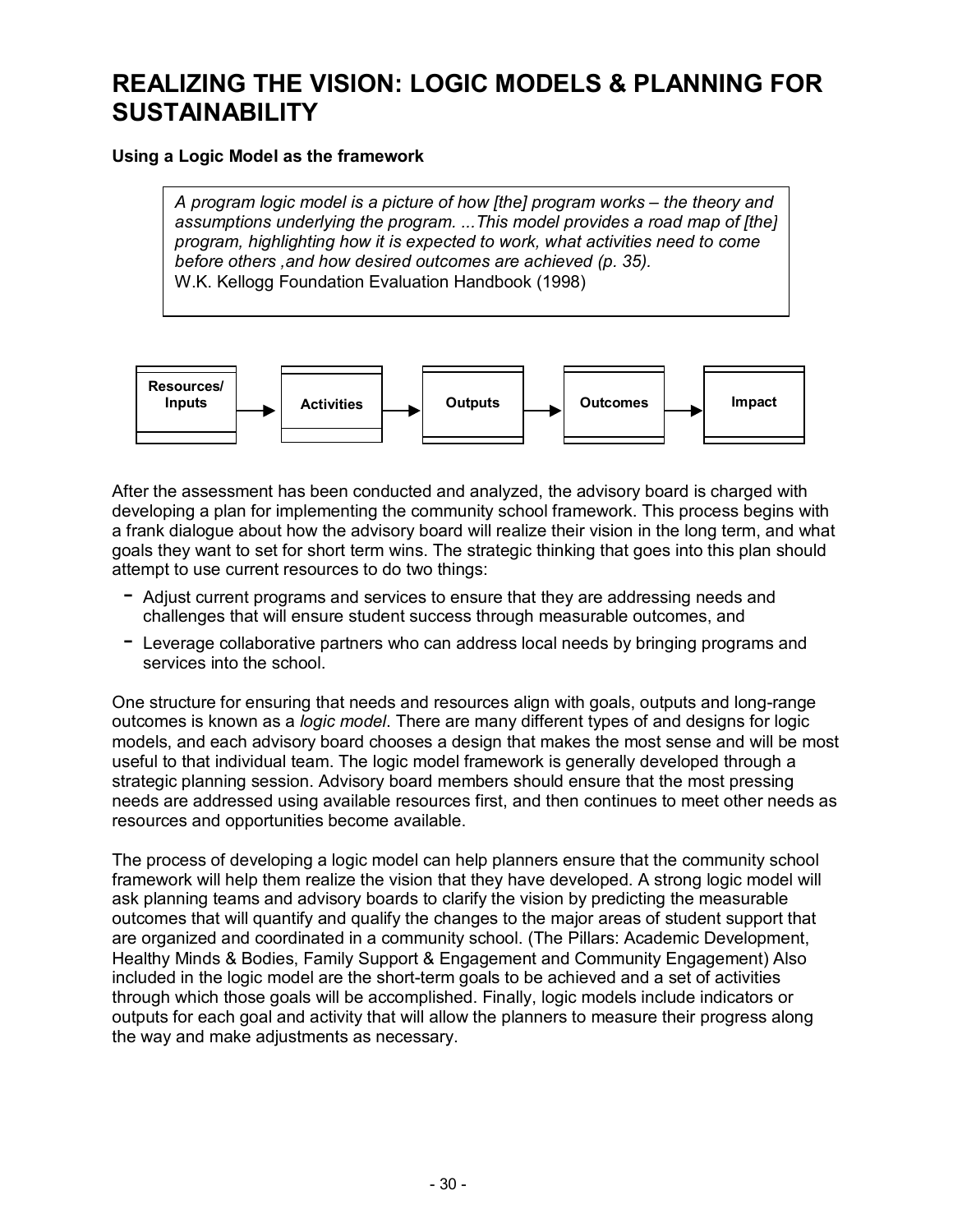#### **Discussion topics during planning**

As the advisory board develops the logic model, they will have to consider:

- $-$  how the work will fit into existing structures,
- $-$  how those structures need to adjust, and
- $-$  what adjustments they need to make to their plan in order to accommodate policy requirements of both the school and lead partner agency (if applicable).

It is also important to track discussions and decisions around specific implementation steps. Some key considerations include:

- How late can the school stay open?
- What will the program schedule look like?
- What ages/grades will programs serve? Parents? Community members?
- What policies need to be established to manage transitions, dismissals, discipline, etc. based on the age of the students?
- How will the school manage snacks or third meal options (getting the food, serving the food, moving students between programs and meal time, etc.)?
- What process determines who will manage field trips and other activities that require permission slips?
- How will the advisory board engage school engineers and security to ensure support beyond the traditional school day? (Many schools stagger schedules at this point to ensure coverage)?
- How will recruiting (school) staff buy-in and support be managed and by whom?
- Who will create and manage a system for referring students to programs based on challenges that are presented at home or during the regular school day (including a feedback loop to encourage use)?
- Who will create and manage a system for referring students to programs based on challenges that are presented at home or during the regular school day (including a feedback loop to encourage use)?
- What space-sharing issues and accommodations need to be made for afterschool activities that take place in classrooms?
- How will students, families and community members learn about programs and services?
- Who has responsibility for maintaining or returning the classroom to its original order after it has been used for programs and services?

All of these considerations are critical not just to achieving the long-term vision and short-term goals, but are also critical to sustainability. Just as the logic model provides a road map for development and implementation, it also provides a touchstone to which the advisory board can refer as sustainability planning and strategizing takes place.

It is important to note that sustainability is about more than "dollar-for-dollar" replacement for grants that have sunsetted. It is as much  $-$  if not more so  $-$  about forging partnerships that bring programs, resources, and supports into the school so that services and interventions can reach the people they are designed to (and funded to) reach. In other words, when a community school needs to implement an adult English language learning (ELL) class, instead of looking for funding to hire an instructor, the community school reaches out to local the community  $$ community colleges, community-based organizations, volunteer groups, other schools  $-$  to bring an existing resource into the school to meet the identified need for an adult ELL class.

In this context, sustainability is about partnerships as well as funding. It is critical that the community school advisory board use this framework for defining sustainability as it undertakes the planning and implementation process, and as it works towards achieving the community school's long-term goals.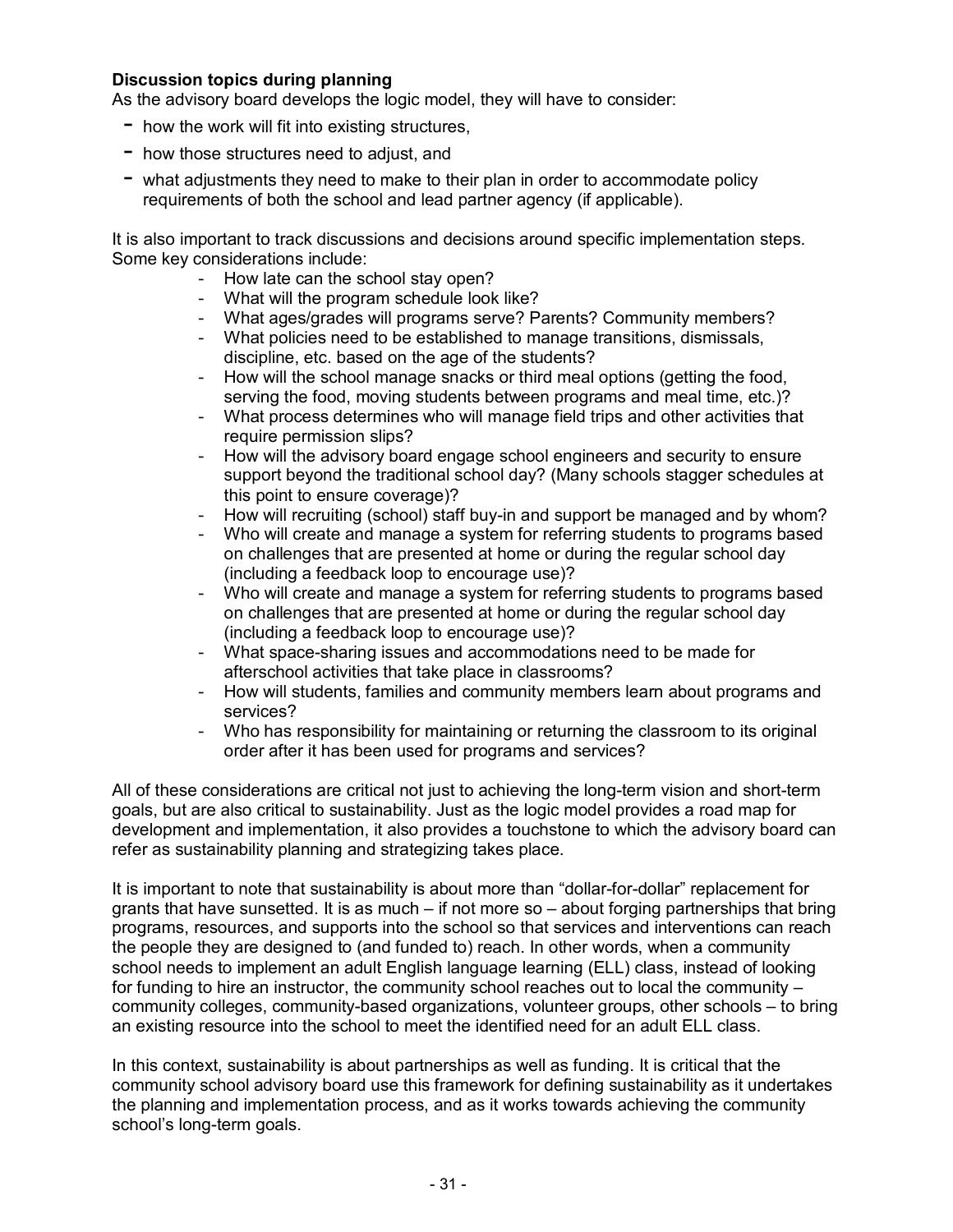## **PREPARING FOR IMPLEMENTATION**

As the plan for programs and services is being laid out, the partners will want to work with the resource coordinator on issues of program infrastructure. Teams are advised to discuss and decide on the following prior to implementation:

- District policies around building usage, liability insurance, discipline, student referrals and more should be considered.
- $-$  If the community school is being implemented with a lead partner, what systems will need to be adjusted to maintain the kind of communication that is necessary for a strong partnership?
- $-$  If the resource coordinator is an employee of the partner (as in some models), how will the coordinator be supervised? In many successful schools, a co-supervision agreement is developed between the school and the partner to ensure that the coordinator has the support and resources necessary to perform the tasks associated with the job and to move the community school agenda forward.
- $-$  Beyond the development of the logic model, teams should also identify a process for eliciting programs and services to address the needs identified in the assessment and the goals and outcomes that are listed in the logic model. Often this component of the planning process is completed after the resource coordinator has been identified. Since the coordinatorís job is specific to developing the community school, his/her presence during this part of the planning process seems both prudent and logical.

Most fledgling community schools find that they do not have sufficient resources to address all of the needs that were identified for the entire target population. Some schools begin by reorganizing and restructuring existing programs and services to align with the needs and goals listed in the logic model. Teams undertake this work by identifying:

### **The most pressing needs**

**Which programs will bring early successes** 

**What will attract participation and community/parental support** 

Each community school must make these tough decisions based on what they know about their students and other stakeholders. It is the role of the advisory board to maintain a keen awareness of the status of needs and resources in the community school. A well-developed advisory board can be actively engaged in looking for additional resources via contributions, partnerships and in-kind services to further address the gap between needs and resources. In order to achieve early victories (and attract additional support) advisory boards will want to be strategic about the current use of resources. It is important that they recognize the community school exists to serve the needs of all students and families, not just those who may be the earliest recipients of programs and services at the community school.

As a team, the advisory board, the partners and resource coordinator address the following questions (and more). They will work together to discuss and make decisions about each question, determine who will take responsibility action steps that follow each decision, and with whom the decisions and action steps need to be shared. Some questions include:

- 1. How will the team select the best programs and services to meet the needs identified in their plan?
- 2. How will program providers be selected? Who participates in that process? How will school staff participate in providing programs? Will parents participate as program providers? Will community members?
- 3. What types of agreements will the school use to formalize and clarify the relationships with program providers? Who will manage that process?
- 4. How will the team ensure that programs are well planned and well executed?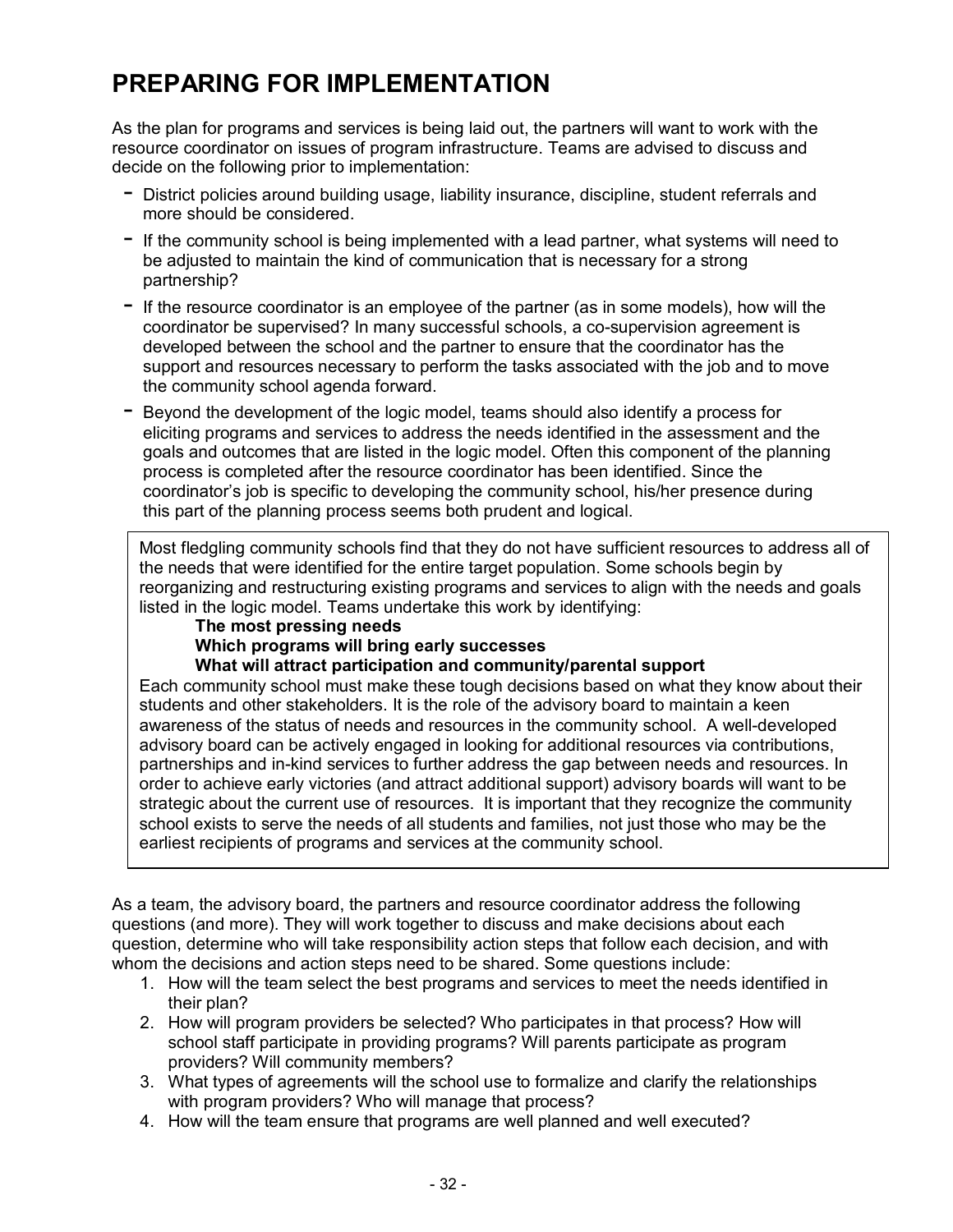5. How will programs be evaluated and by whom? How will these outcomes be used to ensure that programs and services are achieving the intended outcomes?

*Lessons Learned* – Many partnerships engage in these important conversations but neglect to record minutes or notes that should become part of an archive to record the ongoing development of the community school. Because effective implementation of the community school model depends on collaborative relationships, maintaining accurate records of shared decision making and policies that are jointly developed is very important. One of the biggest challenges that community schools face is the transition of people in leadership positions. If the school principal, lead partner representative, or resource coordinator leaves his/her position at any time, having accurate records can address the challenges that arise. Also, when new members become a part of the advisory board, having accurate records of processes and decisions will help bring these new members up to speed and allow for their thoughtful input on future decisions.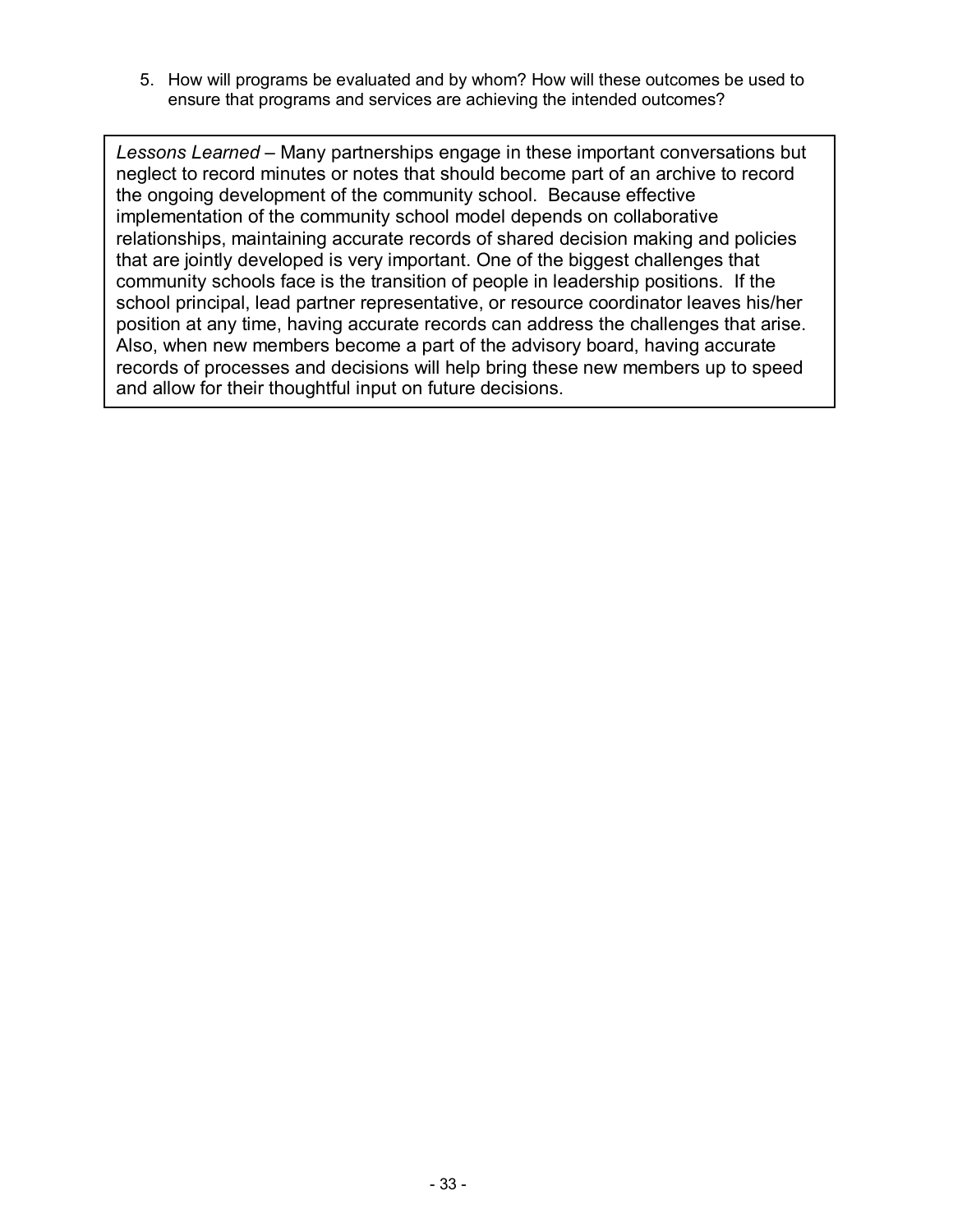## **OTHER IMPLEMENTATION ISSUES**

**Implementation forms and materials** Once the implementation plan is complete, the resource coordinator will have the challenge of bringing the decisions that were made to fruition. Most community school coordinators develop or refine recruiting materials that reflect the policies and program plans for their individual school. Included in the addendum for this section are samples of forms shared by community school partners across Illinois. These can include but are not limited to:

- $-$  enrollment forms,
- $-$  quardian permission slips for activities,
- $-$  attendance and record keeping processes forms,
- $-$  budget forms,
- $-$  program development tools, and
- $-$  staff in-service plans.

**Marketing and recruitment** The partners and advisory board work with the resource coordinator to implement a marketing and recruitment plan. Based on their understanding of community resources, advisory boards can be strategic about how to make contact and who should make contact with businesses, organizations and other community groups to see what programs and services could be made available to students and families at the school. Marketing school-based community services should include the two-way benefits that stem from community partnerships. *Note that purchasing programs and services will always require sustainability dollars, but creating partnerships maximizes existing investments in programs, resources and services.* This is as important – if not more so – to sustainability as financing. As the community school opportunities are "marketed" in the community, resource coordinators and advisory boards attempt to find solutions that can benefit the students using in-kind and donated services whenever possible. In exchange for space and access to students and adults, program and service providers can often offer their expertise at a reduced or donated rate, or by delivering services that are already funded from other sources.

The principal can play a key role in promoting the community school to the school staff and helping them understand how they can be involved. Staff development opportunities can include:

- sharing information about programs and services that will be available and how they enhance student outcomes;
- providing services and professional development workshops on how school staff can identify students who would benefit from participating in different programs and how to refer students to what is available; and
- integrating community school principles into staff orientation. Together with the resource coordinator and afterschool program staff, teachers and other school staff should look for ways to connect student development and curriculum standards to program curriculum and extended-day opportunities.

To share information with students and parents, many community schools use events already on the calendar (open houses, parent-teacher conferences, sports events, musical programs, family nights) to promote the community school programs and services. Presentations, pamphlets, materials about programs and services, registration information, and the availability of school staff to answer questions are all effective ways to market programs and share information with students and families. As each semester ends, many community schools host showcases that feature student work, presentations, programs and outcomes that illustrate the benefit of program participation. Lastly, in order for referrals to be effective, resource coordinators must provide regular feedback to teachers who have referred students and check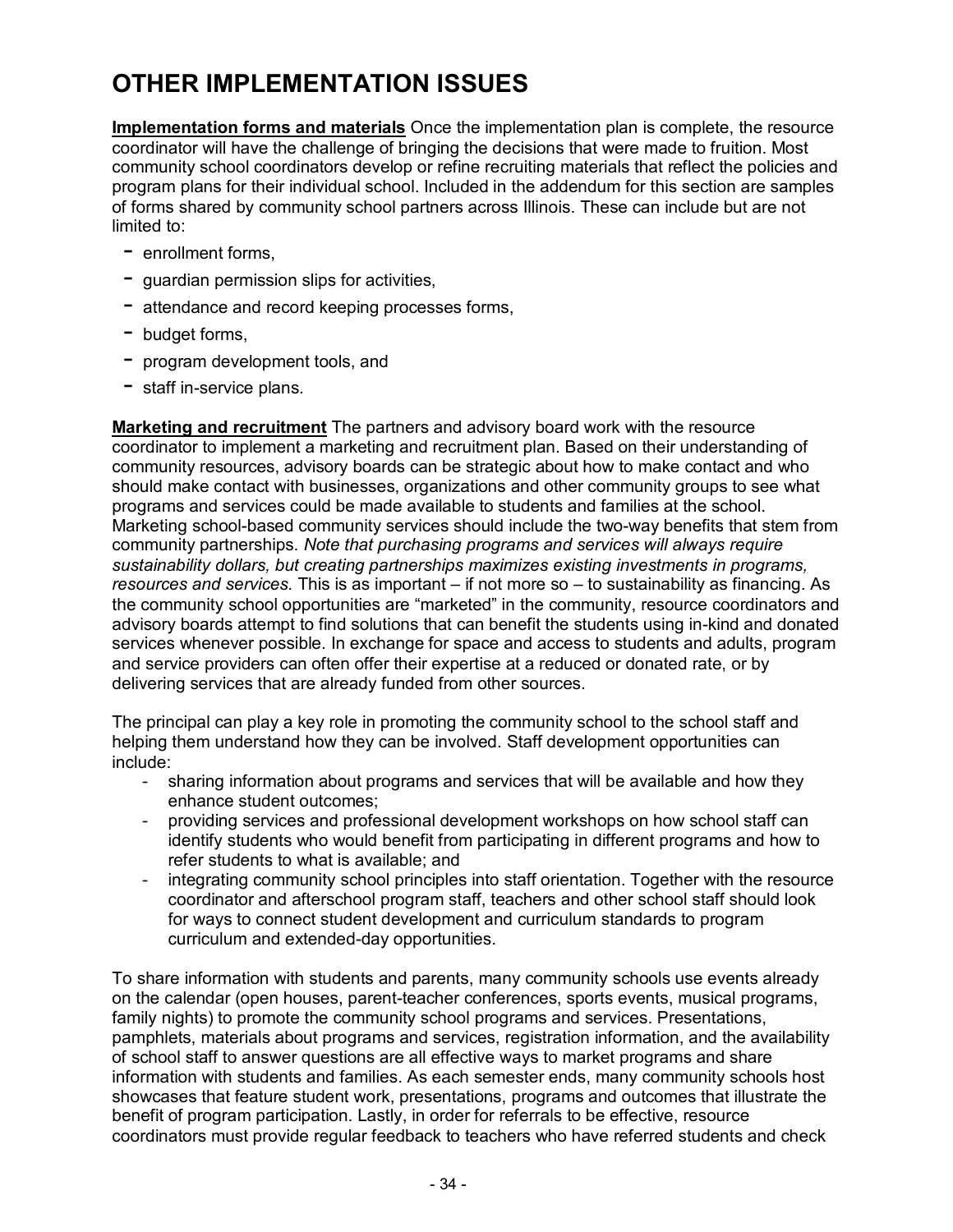in with them to see if they are observing changes in student engagement and performance. Working together to achieve positive outcomes and then marketing those outcomes can lead to greater student and adult program participation and community support.

**Planning for space utilization** One of the biggest challenges that resource coordinators will encounter at this phase of development is managing space. There are several issues that often arise, including:

- $-$  How will resource coordinators and staff account for and keep track of programs and services already taking place in the school?
- $-$  How will the advisory board and/or school leadership team inform others and gain support for the resource coordinator as the building manager during the afterschool hours?
- $-$  What kind of agreements need to be made with teachers over the use of classrooms during the afterschool hours?
- $-$  How will damage and loss of personal property that occurs during the afterschool time be handled?
- $-$  What current policies anticipate these challenges and where do adjustments need to be made? Who is responsible for communicating and supporting policies?
- $-$  How will those policies be introduced, supported, and reinforced?
- Who will staff the front office or front door to the school during out-of-school time activities? Who will manage student dismissal? Are there security needs?

Each community school is different based on many internal and external factors that have affected its development. Political considerations, student and parent needs, socioeconomic factors, union contracts, community relationships, school/community history and other considerations will all impact policies and implementation. The success of the community school will depend on meaningful collaboration among the stakeholders – teams are well-advised to consider carefully who should be involved in strategic planning and how the process will work.

Since teachers and other staff will be directly affected by implementation, involving them in the plan for shared space will create buy in and minimize problems later on. As each component is planned, or each problem encountered, it is important to gather the perspective and input from various stakeholders to establish shared ownership and reduce serious confrontations.

Informed and engaged advisory boards play key roles in helping to create and support policies that will continue to formalize the commitment for the community school framework. The principal, the lead partner representative and the resource coordinator should meet to discuss each of these issues and discuss how to engage others in creating solutions on an ongoing basis.

**Scheduling** Scheduling programs may seem easy, but there are many issues that can arise and that will impact the program schedule.

### Some key considerations include:

- *How long will programs run? A quarter? A semester? Six weeks? Ten weeks?* Shorter program cycles may expose students to a wider variety of offerings, but can reduce opportunities to deepen skills or involvement in an activity. While shorter program cycles let students 'try on' many different activities, frequent changes can present scheduling, record keeping, and logistical nightmares for the coordinator if s/he doesnít have administrative support. The programming cycle that works best in each school depends on individual factors that must be considered by the planners and leadership.
- *Does the slate of program offerings create a balance between academic, enrichment and recreational programs?* Some schools offer academic programming throughout the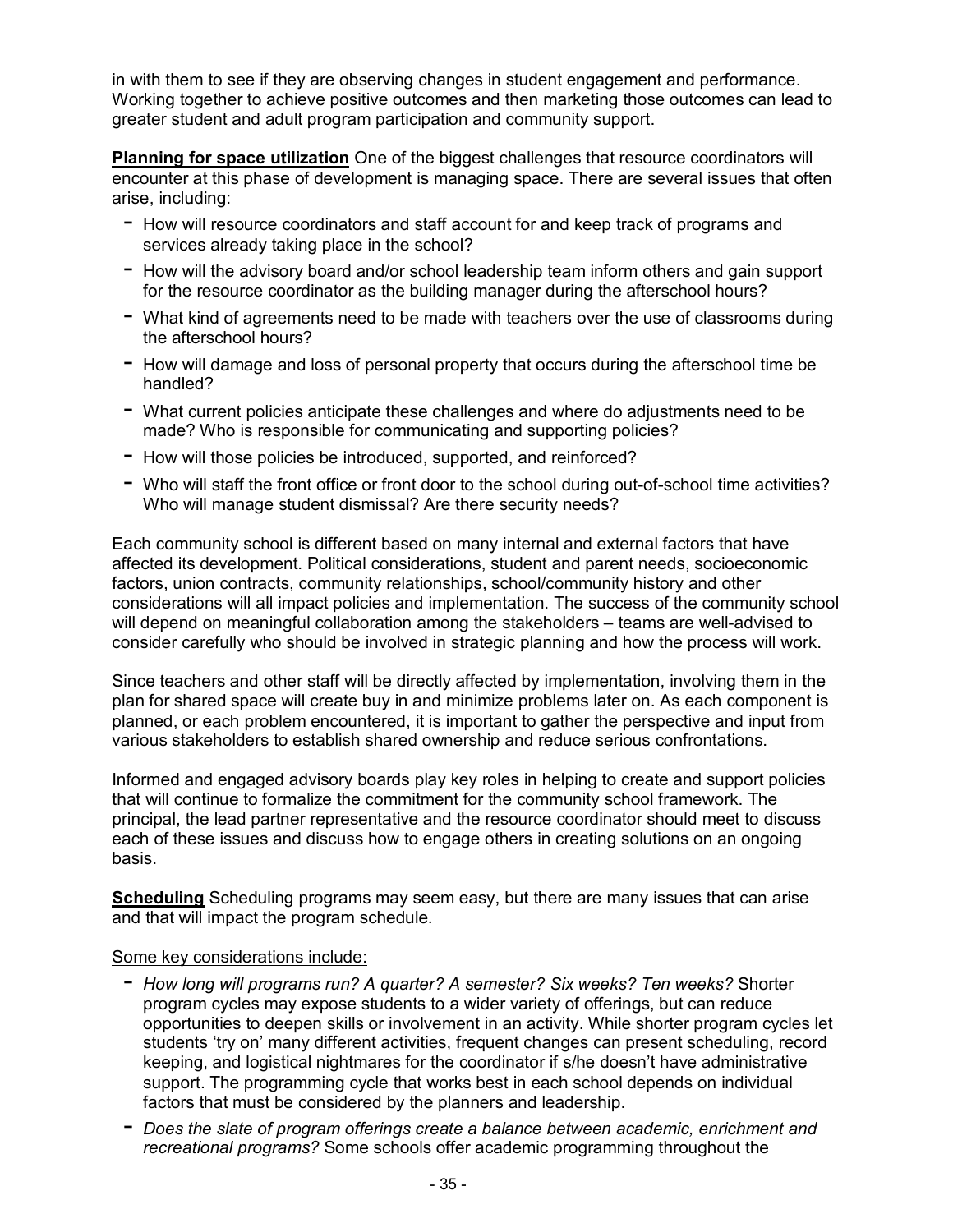community school schedule others have academics immediately following the regular school day, and offer enrichment and recreational opportunities after the academic programs have been completed. Still others have academic programs two or three days per week and other programs (i.e., arts and culture, recreational, physical education-related) on other days.

- *What is the mix of adult programming and student programming?* In some schools adult programming is limited to the evening hours when fewer student programs are taking place. In others, adult and youth programs are scheduled simultaneously, to maximize the use of space and minimize the cost of keeping the school open longer. Space availability, security needs and resources, and community demographics can all influence this issue. Sometimes having childcare available during adult programming is an essential support to adult participation. This, too, could influence decisions about how to schedule programs.

**Launching programs/Evaluating processes** Once the planning processes have taken place – needs have been assessed, resources identified, participants and partners engaged, initial  $chall$ enges addressed, and program schedule and infrastructure established  $-$  programs can begin. The program launch brings all of the planning and implementation preparation into practice.

There are basically two major tasks at this point. First, resource coordinators (in conjunction with the advisory board and/or school leadership) need to figure out who will be involved in each component of implementation and how to monitor successes and challenges. Logistical issues, such as transitions between the school day program and afterschool programs, attendance and record-keeping processes, and communication between daytime and afterschool staff, can all present challenges. Moving from program to program to ensure that instructors have what they need and feel supported during implementation is important.



The second critical task of the resource coordinator at the implementation stage is to facilitate a debriefing and reflection process among stakeholders who have been involved. This helps to establish a process to determine what works and what could be improved. Usually, the implementation team brainstorms or troubleshoots a list of problems and collaborates to create solutions to these and other problems that may arise. The reflection and problem solving process should be documented so that teams can both learn from the experience and offer guidance for future decision making.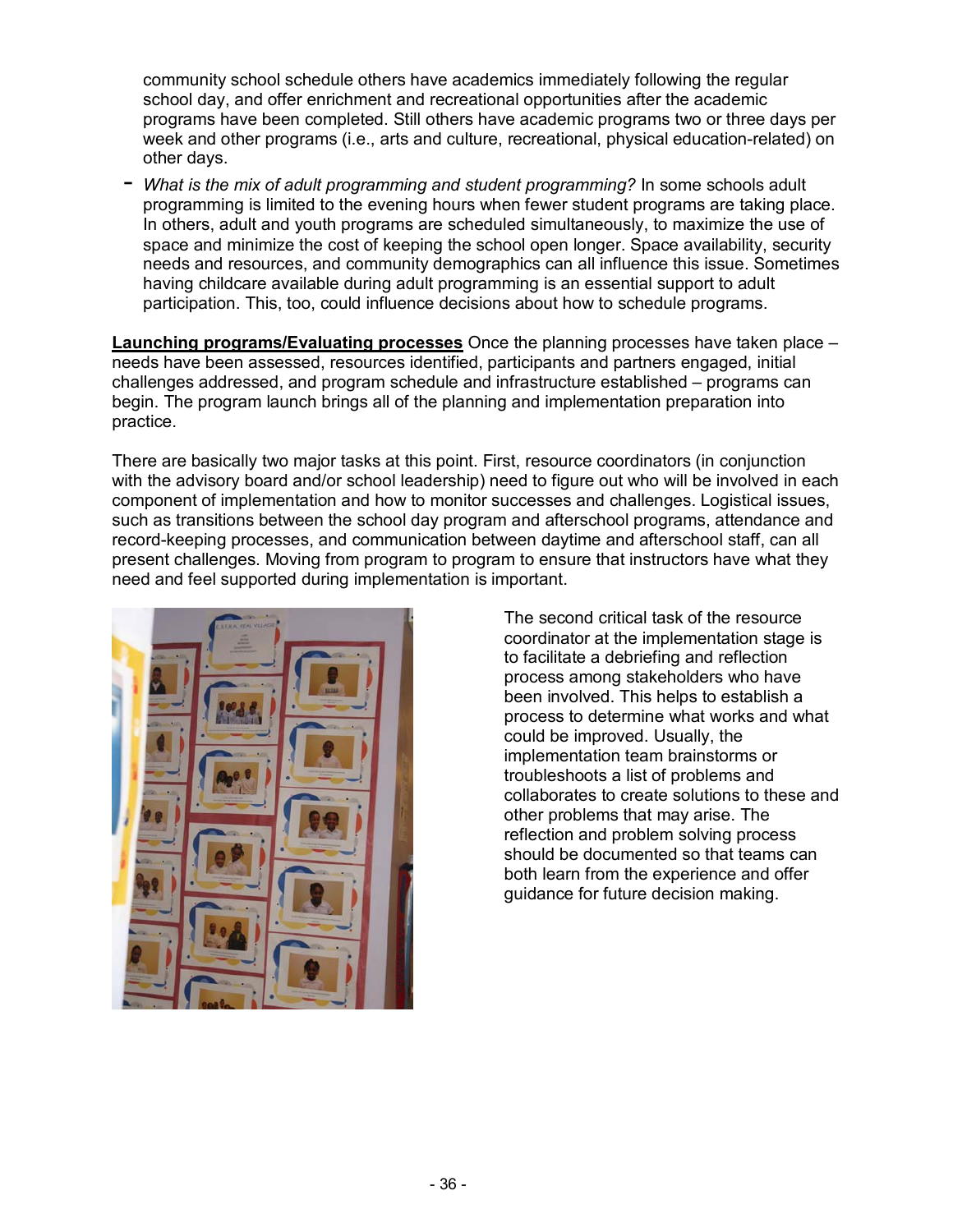## **PRINCIPLES OF COMMUNITY SCHOOLS**

Regardless of what the approach to community school development may be  $-$  whether the planning team came together organically or grew out of funding – some key principles common to all successful community schools guide implementation and continued development:

## **COMMUNITY GUIDING SCHOOL PRINCIPLES**

- **Foster strong partnerships** stakeholders partner to share resources and expertise, and to work together on design, implementation and outcomes assessments.
- **Share accountability for results** clear, mutually agreed-upon goals and desired outcomes drive the work of community schools. Data helps partners measure progress towards results, outcomes and goals, and agreements enable partners to hold each other accountable for school development and move beyond "turf battles" and politics.
- Set high expectations for all community schools aim to support learning and growth along developmental milestones. Children, youth and adults are expected to achieve high standards of learning and to be positive contributors to their communities.
- **Build on the community's strengths** community schools marshal the assets of the entire community – residents, local businesses, local organizations, and the school itself.
- **Embrace diversity** community schools truly know their communities, and are committed to the welfare of all. Partners work to develop and respect strong, positive identities for people of diverse backgrounds.
- **Avoid cookie-cutter solutions** building on the lessons of others and through close partnerships with community members, each community school works to understand community-specific needs, identify assets within the school and the broader community that can support those needs, and create a unique community school that fits the unique community in which the school is located.
- **Follow the ABCs** community schools **align** out-of-school time activities with classroom learning; **bring** communities, families and schools together for the benefit of children and adults; and **coordinate** resources so children and adults receive maximum benefits from community assets.
- **Plan for sustainability** community schools, from their inception, plan for sustainability and put in place partnerships and programs that transcend funding cycles.